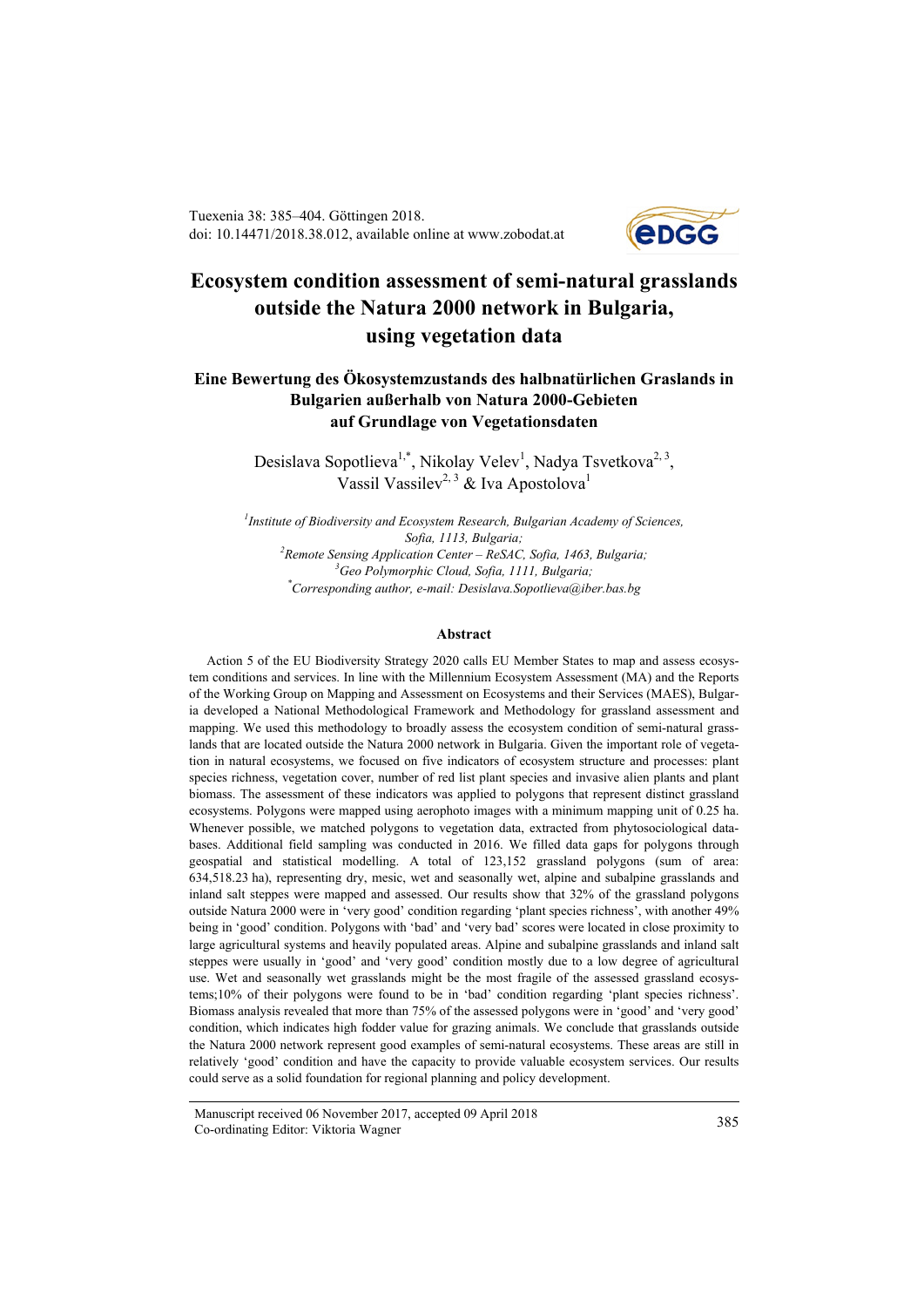**Keywords:** biomass, ecosystem assessment, ecosystem services, GIS, grassland mapping, invasive alien plants, phytosociological database, plant diversity, red list plant species

**Erweiterte deutsche Zusammenfassung am Ende des Artikels**

#### **1. Introduction**

Since the beginning of the  $21<sup>st</sup>$  century, ecosystem services and their role for human well-being have become a major area of interest in applied ecology. Ecosystem services are defined as the conditions and processes through which natural ecosystems sustain human life and deliver goods to the economy (DAILY 1997). Humanity is vitally dependent on the continuous supply of many ecosystem services such as food, clean water and air (TEEB 2010). As these services are consistently undervalued, the irresponsible exploitation of natural resources results in biodiversity loss and decline of ecosystem conditions (UK NATIONAL ECOSYSTEM ASSESSMENT 2011), the latter defined as 'the capacity of ecosystems to yield services' (MAES et al. 2014).

Biodiversity is positively related to ecosystem conditions (MACE et al. 2012) and to the provision of ecosystem services (DÍAZ et al. 2006). Global ecosystem assessment reports, such as the Millennium Ecosystem Assessment (MA 2005) and the Economics of Ecosystems and Biodiversity (TEEB 2010), have emphasized the negative effect of biodiversity loss on human well-being. These documents reinforce exploring the role of biodiversity, ecosystem function and their benefits in enhancing human well-being. A step forward in this regard is the fulfilment of Action 5 of the EU Biodiversity Strategy 2020, which recommends Member States to map and assess the state (condition) of ecosystems and their services (MAES et al. 2013). For this purpose, a common typology was set up including all major ecosystems (MAES et al. 2013). To date, five countries (Portugal, United Kingdom, Spain, Norway and Belgium) have compiled ecosystem condition assessments at the national scale (SCHRÖTER et al. 2016).

Following earlier studies and the documents of the Working Group on Mapping and Assessment of Ecosystems and their Services (MAES) (e.g., BURKHARD et al. 2009, MAES et al. 2012, 2013, 2014, ERHARD et al. 2016), Bulgaria developed a National Methodological Framework. As part of this effort, APOSTOLOVA et al. (2017) prepared a methodology for mapping and assessing grassland condition and services in Bulgaria. This methodology consists of three parts: 1) definition of grassland ecosystems (typology), and the assessment of their 2) conditions, and 3) services. In the period 2015–2017, several assessment and mapping projects of nine defined major ecosystem types at the national level were conducted in Bulgaria. One of these projects targeted grasslands.

In Europe, meadows and pastures are often semi-natural and have high plant diversity (ROLEČEK et al. 2014, DENGLER et al. 2016). They have attracted the attention of phytosociologists and hence, are well-represented habitats in vegetation plot databases. The large amount of existing vegetation plot data has the potential to provide valuable information not only for vegetation classification but also for conservation, monitoring vegetation change as well as other practical applications (e.g., CHYTRÝ et al. 2016) such as the assessment of ecosystem condition.

According to national statistics, grasslands cover approximately 10% of Bulgaria's territory (GERGINOVA et al. 2016). Nearly half of their area remains outside the Natura 2000 network. To date, no comprehensive assessment has been compiled on Bulgaria's grasslands outside the Natura 2000 network. As a result, we addressed the following main question: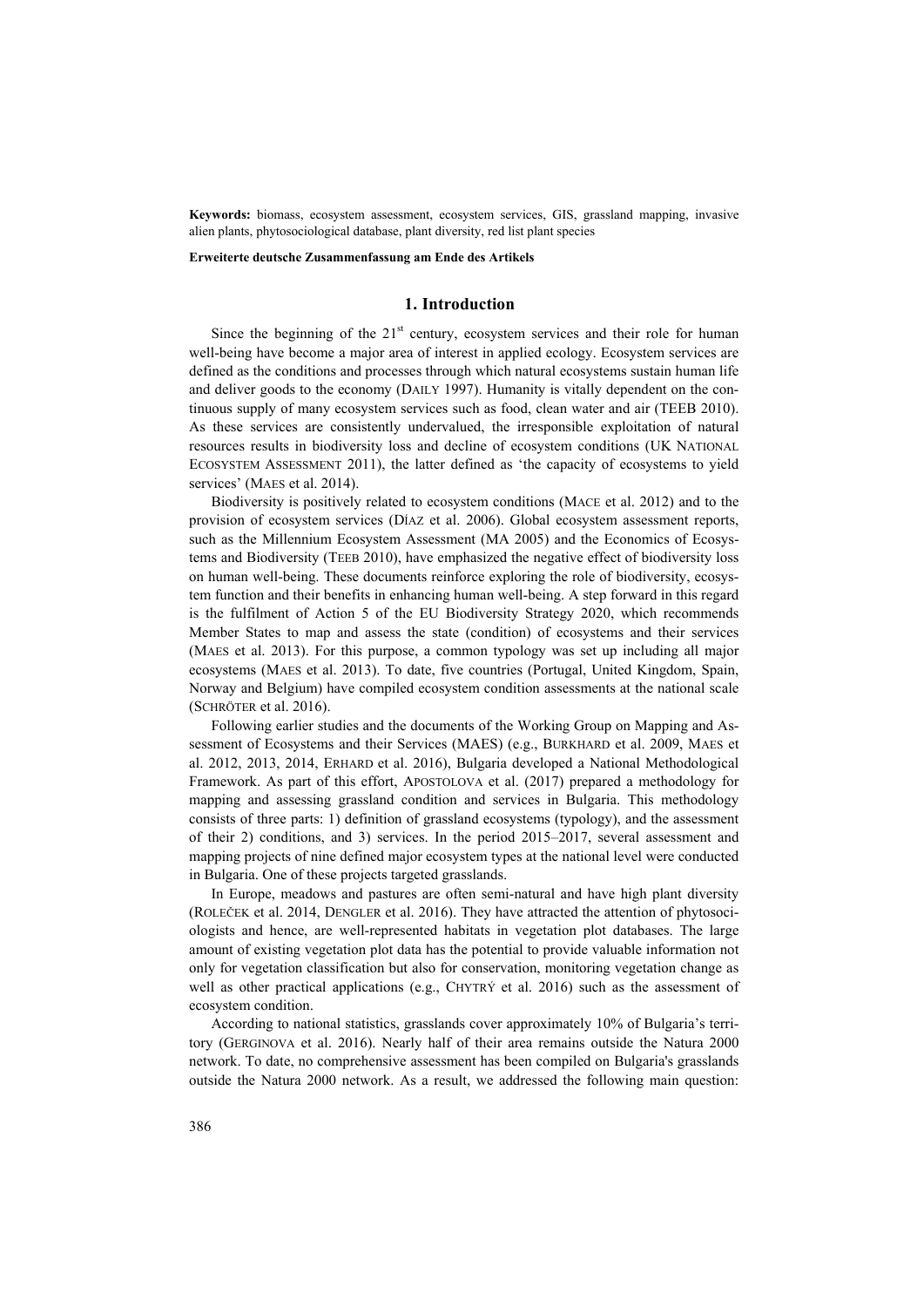'What is the ecosystem condition of Bulgaria's semi-natural grasslands that are located outside the Natura 2000 network?'. We aimed to close this knowledge gap by (1) identifying grassland polygons outside Natura 2000 network in Bulgaria, (2) assessing their ecosystem conditions based on vegetation indicators, and (3) visualizing results on a national map.

## **2. Material and Methods**

#### **2.1 Study region**

The study was conducted across the entire territory of Bulgaria and encompassed areas falling outside the Natura 2000 network. The country's climate is influenced by both temperate and Mediterranean climates (VELEV 2002). Bulgaria's potential natural vegetation is dominated by deciduous forests but local orographic and climatic differences create conditions that support a high diversity of plant community types. Three phytogeographic regions are present in Bulgaria: European deciduous forests, Euro-Asiatic steppe and forest steppe, and Mediterranean sclerophylous forests (BONDEV 2002). Grasslands in Bulgaria are mostly of secondary origin, a result of long-lasting human land-use (VELCHEV 2002a). According to VELCHEV (2002b), dry and mesic grasslands are widespread in the country, with dry grasslands being the most species-rich.

#### **2.2 Mapping of grasslands**

For the current assessment, we considered grasslands as areas with at least 30% herbaceous ground cover that occasionally include shrubs (less than 20% coverage) or single trees. Applied grassland typology follows the general guidelines of the MAES technical reports reflected in the EUNIS classification at level 2: E1. Dry grasslands, E2. Mesic grasslands, E3. Seasonally wet and wet grasslands, E4. Alpine and subalpine grasslands and E6. Inland salt steppes. All respective subordinate subtypes present on the territory of Bulgaria were considered. Woodland fringes (E5), chasmophytic, psammophytic, mire and bog vegetation were omitted; sparsely wooded grasslands (E7) were also excluded as they do not occur in Bulgaria.

We used GIS layers (Corine Land Cover, National map of habitat types, Land Parcel Identification System) and aerophoto images (50 cm spatial resolution) for manual delineation of polygon boundaries. We considered using NDVI data for distinguishing different grassland types but found them to be too insensitive for our purposes. Minimum mapping units were set at 0.25 ha following the methodology of APOSTOLOVA et al. (2017). Our mapped polygons varied in size with 32% of them being  $\leq 1$  ha.

### **2.3 Definition of ecosystem condition indicators**

Vegetation is a basic ecosystem component. It forms the base of the food chain and serves as habitat for many organisms. We assessed ecosystem conditions based on five plant diversity indicators: 1) plant species richness, 2) vegetation cover, 3) number of red list plant species, 4) number of invasive alien plants and 5) plant biomass. All indicators are in accordance with the proposals of the MAES working group and reflect the main drivers and pressures that grasslands are exposed to, including habitat change, abandonment, overexploitation and species invasions (as proposed by ERHARD et al. 2016). Some of these measures are also among the essential indicators proposed in the second MAES report - e.g., 'Species richness' and 'Red List Index for European species' (MAES et al. 2014). Table 1 includes definitions and measurement units of the applied indicators, as well as their indicative significance for assessing the condition of grassland ecosystems.

Given that assessment is defined as 'assembling, summarizing, organizing, interpreting, and possibly reconciling pieces of existing knowledge and communicating them so that they are relevant and helpful to an intelligent but inexpert decision-maker' (MAES et al. 2014), the actual values for each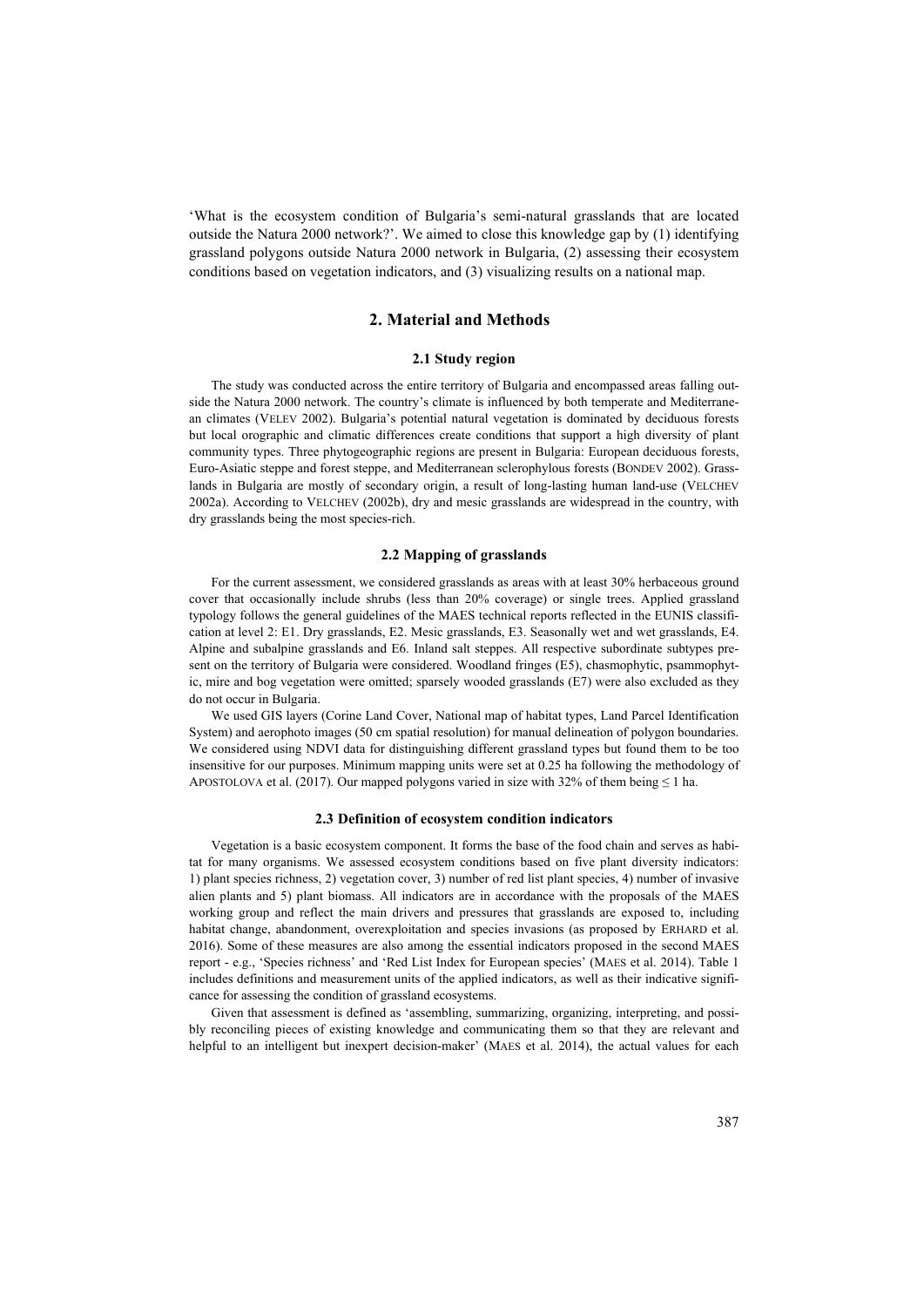**Table 1.** Indicators for the assessment of grassland ecosystem conditions, including definitions, measurement units, and type of condition they indicate.

**Tabelle 1.** Indikatoren für die Bewertung des Zustandes von Graslandökosystemen, inkl. Definitionen, Messeinheiten, und den Zustandstyp, den sie anzeigen.

| Indicator<br>type      | Indicator<br>group | Indicator                          | Definition                                                                                      | Units                                                                       | Indication of                                                          |
|------------------------|--------------------|------------------------------------|-------------------------------------------------------------------------------------------------|-----------------------------------------------------------------------------|------------------------------------------------------------------------|
|                        |                    | Plant species<br>richness          | Number of taxa regis-<br>tered in sample plot of<br>an ecosystem                                | Number of species<br>per sample plot<br>area                                | Ability of the<br>ecosystem to resist<br>and maintain<br>functionality |
|                        |                    | Vegetation<br>cover                | Total vegetation cover<br>estimated visually<br>within the sampling plot                        | Percent                                                                     | Spatial structure<br>and disturbance<br>rate                           |
| Ecosystem structure    | Biotic diversity   | species                            | Red list plant Number of plant taxa<br>with conservation<br>significance                        | Number of species<br>per sample plot or<br>per $10\times10$ km grid<br>unit | High nature value                                                      |
|                        |                    | Invasive<br>alien plant<br>species | Number of non-native<br>species with ability for<br>spreading and threaten<br>native ecosystems | Number of species<br>per sample plot or<br>per $10\times10$ km grid<br>unit | Pressure on native<br>grassland species                                |
| Ecosystem<br>processes | Matter<br>budget   | Plant bio-<br>mass                 | Aboveground matter<br>produced by plants                                                        | t/ha (air dry above-<br>ground biomass)                                     | Forage yield                                                           |

indicator need to be transformed into an easy-to-use scoring system. We used the five-grade 'best expert's knowledge' scoring system of APOSTOLOVA et al. (2017), which we adapted for grassland subtypes (Table 2).

#### **2.4 Data sources**

Vegetation plots sampled in grassland communities were extracted from all available phytosociological databases including national sampling: the Bulgarian Vegetation Database (GIVD ID EU-BG-001, APOSTOLOVA et al. 2012), the Balkan Dry Grassland Database (GIVD ID EU-00-013, VASSILEV et al. 2012) and the Balkan Vegetation Database (GIVD ID EU-00-019, VASSILEV et al. 2016). Subsequently, only plots with precise geographical coordinates were selected, which resulted in 3445 squareshaped plots extracted from these data sources. The size distribution of the selected plots was as follows:  $93\% - 16$  m<sup>2</sup>,  $5\% - 100$  m<sup>2</sup>,  $1\% -$  between 1 and 15 m<sup>2</sup>, less than  $1\% -$  between 16 and 100 m<sup>2</sup>. In addition, we included data from 2244 previously mapped polygons from the National Grasslands Inventory Project (MESHINEV et al. 2005) with 100 m<sup>2</sup> vegetation plots into each polygon. In 2016, we conducted field sampling in areas previously lacking data. This work resulted in the addition of 343 16  $m<sup>2</sup>$  vegetation plots. Thus, the final dataset included a total of 6032 vegetation plots.

Aboveground plant biomass data were newly collected in 191 grassland polygons. Each sample represented the air-dried weight of the total aboveground phytomass in a  $0.25 \text{ m}^2$  plot. For ease of comparison among polygons, the values we obtained were transformed to tons per hectare.

The list of invasive alien plants follows PETROVA et al. (2013). Red list plant species are in accordance with PETROVA & VLADIMIROV (2009) and PEEV et al. (2015); only the categories Critically Endangered (CR), Endangered (EN) and Vulnerable (VU) were taken into account in this study.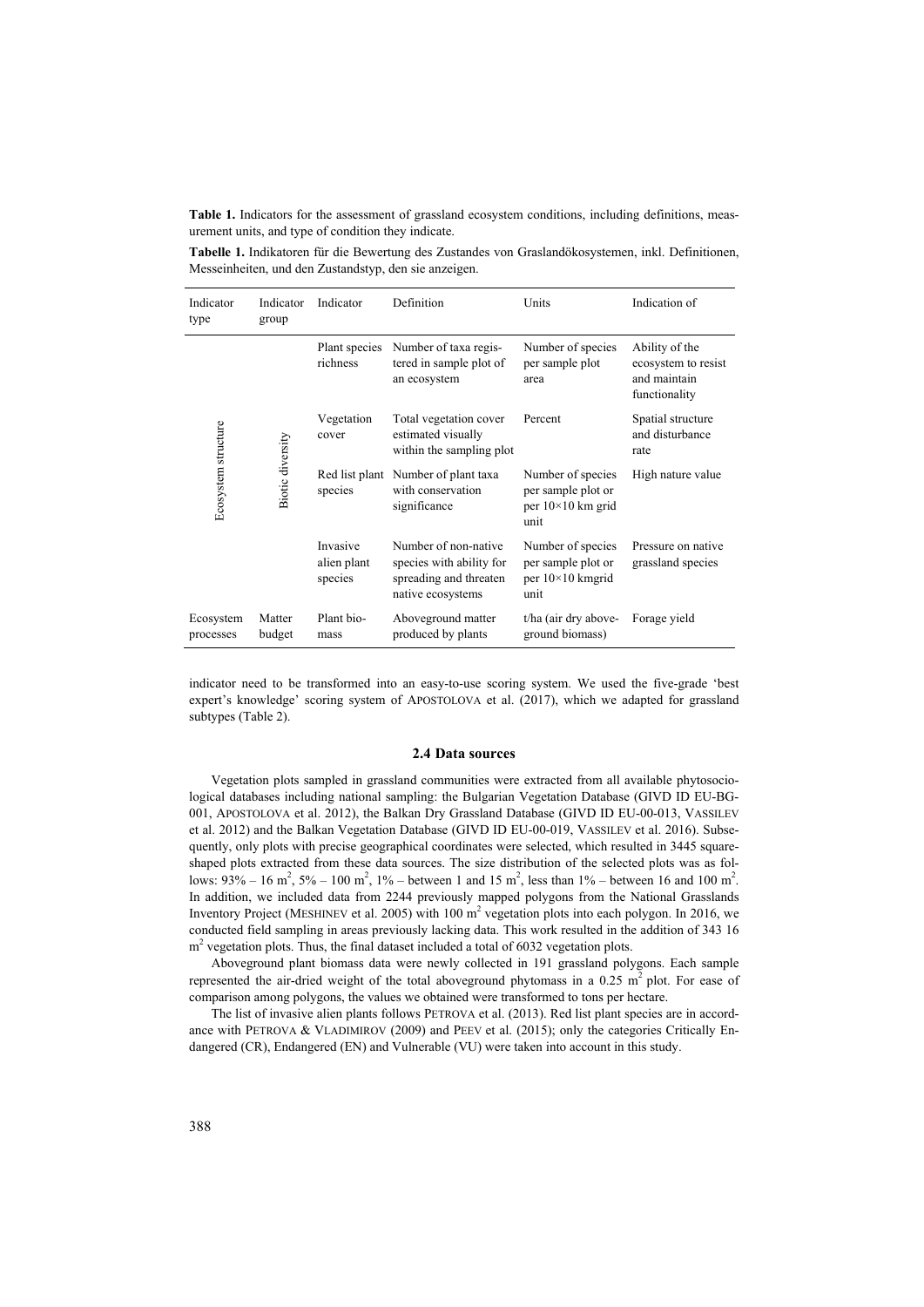**Table 2.** Overview of the assessment scale used to evaluate ecosystem conditions in grasslands of Bulgaria. The scale specifies the numeric values for the five indicator scores and five grassland subtypes. The assessment scale was adapted from APOSTOLOVA et al. (2017).

**Tabelle 2.** Übersicht über die Erfassungskala, die verwendet wurde um den Zustand von Graslandökosystemen in Bulgarien zu bewerten. Die Skala gibt numerische Werte für die fünf Bewertungsnoten ('Score') und Grasland Subtypen an. Die Erfassungskala wurde übernommen von APOSTOLOVA et al. (2017).

| Indicator            | Grassland subtype      |                       |                  | Assessment scale                    |                                     |                        |
|----------------------|------------------------|-----------------------|------------------|-------------------------------------|-------------------------------------|------------------------|
|                      |                        | Score 1<br>(very bad) | Score 2<br>(bad) | Score 3<br>(moderate)               | Score 4<br>(good)                   | Score 5<br>(very good) |
| Plant species        | Dry                    | $\leq$ 4              | $5 - 20$         | $21 - 30$                           | $31-40$                             | >41                    |
| richness             | Mesic                  | $\leq 6$              | $7 - 20$         | $21 - 30$                           | $31 - 40$                           | $\geq 41$              |
|                      | Wet and seasonally wet | $\leq 6$              | $7 - 18$         | 19-27                               | 28-40                               | >41                    |
|                      | Alpine and subalpine   | $\leq$ 4              | $5-10$           | $11 - 20$                           | $21 - 25$                           | $>26$                  |
|                      | Inland salt steppes    | $2$                   | $3-4$            | $5 - 8$                             | $9 - 15$                            | $\geq 16$              |
| Vegetation cover Dry |                        | $<$ 30                | $31 - 40$        | $41 - 60$                           | 61-80                               | >81                    |
|                      | Mesic                  | $\leq 60$             | 61-70            | 71-80                               | 81-89                               | >90                    |
|                      | Wet and seasonally wet | $\leq 60$             | 61-70            | 71-80                               | 81-89                               | $\geq 90$              |
|                      | Alpine and subalpine   | < 50                  | $51-60$          | 61-80                               | 81-89                               | >90                    |
|                      | Inland salt steppes    | <10                   | $11 - 20$        | $21 - 40$                           | $41-60$                             | $\geq 61$              |
| Red list             | Dry                    | $\mathbf{0}$          | 1                | $2 - 4$                             | $5-9$                               | >10                    |
| plant species        | Mesic                  | $\mathbf{0}$          | 1                | $\overline{2}$                      | $3-4$                               | $\geq 5$               |
|                      | Wet and seasonally wet | $\mathbf{0}$          | 1                | $\overline{2}$                      | 3                                   | $\geq$ 4               |
|                      | Alpine and subalpine   | $\mathbf{0}$          | $\mathbf{1}$     | $2 - 4$                             | $5 - 8$                             | $\geq 9$               |
|                      | Inland salt steppes    | $\Omega$              | 1                | $\overline{c}$                      | 3                                   | $\geq$ 4               |
| Invasive alien       | Dry                    | $\geq 5$              | $3-4$            | $\overline{2}$                      | 1                                   | $\Omega$               |
| plant species        | Mesic                  | $\geq 5$              | $3-4$            | $\overline{2}$                      | 1                                   | $\mathbf{0}$           |
|                      | Wet and seasonally wet | $\geq 5$              | $3-4$            | $\overline{2}$                      | 1                                   | $\mathbf{0}$           |
|                      | Alpine and subalpine   | $\geq 5$              | $3-4$            | $\overline{2}$                      | 1                                   | $\mathbf{0}$           |
|                      | Inland salt steppes    | $\geq 5$              | $3-4$            | $\overline{2}$                      | 1                                   | $\mathbf{0}$           |
| Plant biomass        | Dry                    | < 0.500               |                  |                                     | 0.501-1.000 1.001-2.500 2.501-3.500 | >3.501                 |
|                      | Mesic                  | $\leq 0.500$          |                  | 0.501-1.000 1.001-2.500 2.501-3.500 |                                     | $\geq 3.501$           |
|                      | Wet and seasonally wet | $\leq 0.500$          |                  |                                     | 0.501-1.000 1.001-2.500 2.501-3.500 | $\geq 3.501$           |
|                      | Alpine and subalpine   | < 0.500               |                  | 0.501-1.000 1.001-2.500 2.501-3.500 |                                     | $\geq 3.501$           |
|                      | Inland salt steppes    | < 0.500               |                  | 0.501-1.000 1.001-2.500 2.501-3.500 |                                     | $\geq 3.501$           |

## **2.5 Applying ecosystem condition indicators**

As our polygons were relatively homogeneous, we assumed that a sample plot represented the vegetation properties of the entire polygon. In cases where we had more than a single indicator source per polygon, priority was given as follows: 1) the latest field data; 2) information from phytosociological databases; and 3) the Grassland Inventory Project database. Due to the different locality accuracies of our data sources (e.g., point data from the phytosociological databases and polygon data from the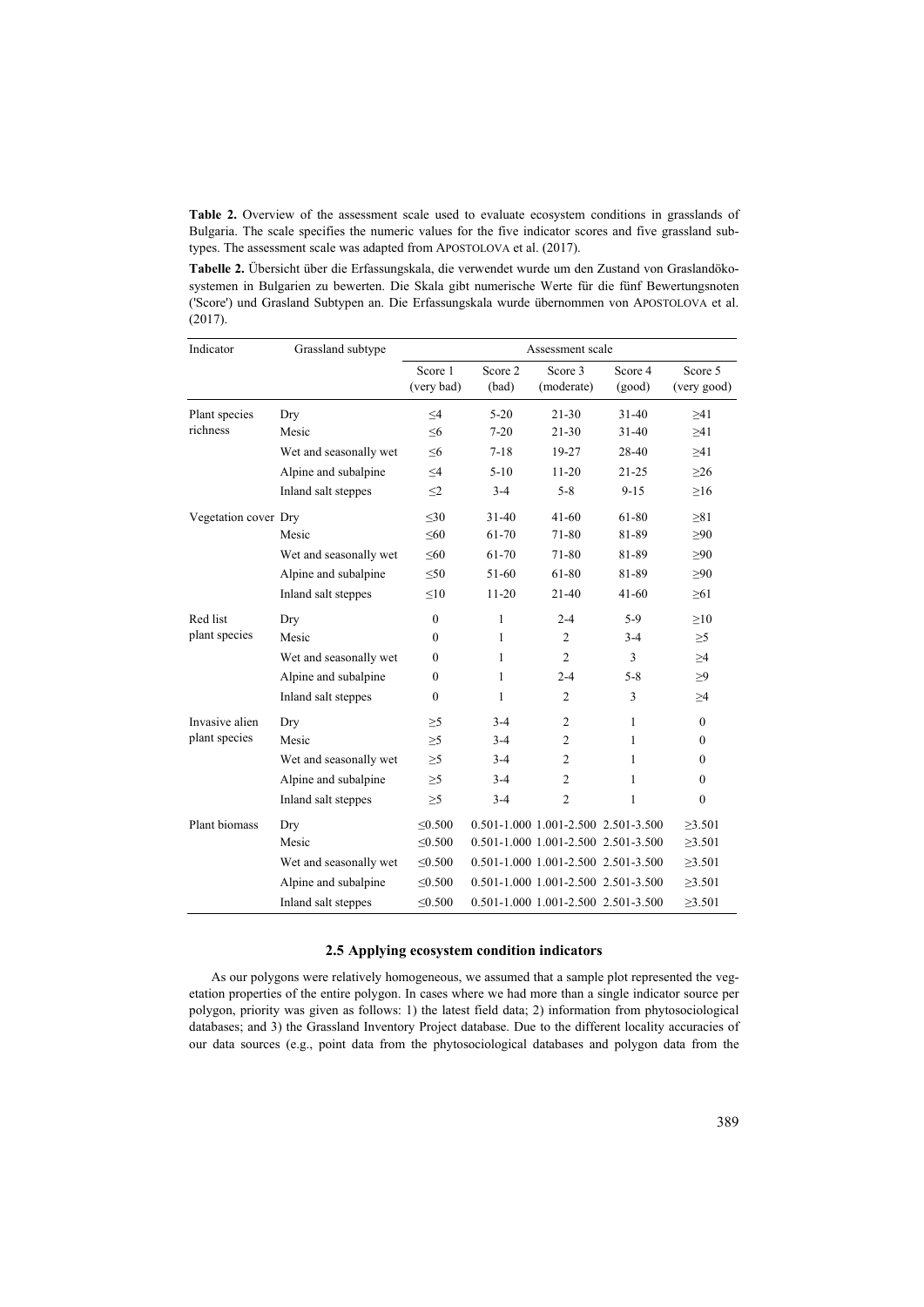Grassland Inventory Project database), we used a buffer equalization, i.e., target grassland polygons located up to 50 m from the nearest available sampling data (point or polygon) were assign the same values for condition indicators.

#### **2.5.1 Indicators 'plant species richness' and 'vegetation cover'**

For those target grassland polygons that intercepted (including buffer) a sampling plot, we attributed the plot's total number of plant species and its percentage of vegetation cover to the polygon. For all remaining polygons, we made the assumption that phytogeographic regions, as defined by BONDEV (2002), share common ecological and vegetation characteristics. Therefore, we calculated an average species richness and vegetation cover value for each grassland subtype. This procedure involved all available vegetation plots (including those within Natura 2000) located within each phytogeographic region. The obtained indicator values were attributed to all polygons with missing data in the respective grassland subtype within a region.

#### **2.5.2 Indicator 'red list plant species'**

For those polygons that intercepted (including buffer) a sampling plot, we attributed values for the number of red list plants as registered in the sampling plot to the polygon. For the rest of the polygons we applied the following procedure: the red list was refined and only taxa with grassland habitat preferences were selected. Plant species with other type of habitat preferences (e.g., forest or aquatic plants) were excluded from the assessment. Subsequently, the grassland specialists were grouped by ecosystem subtype (see Supplement E1). GIS vector layers with presence of red list species, according to their distribution in a  $10 \times 10$  km UTM-grid square (PEEV et al. 2015), were prepared for every grassland subtype. The obtained indicator values were attributed to all polygons with missing data of the respective subtype within the frame of one UTM grid cell. If a grassland polygon was intersected by two or more UTM-grid squares, the highest obtained value of red list plants was assigned to it.

#### **2.5.3 Indicator 'invasive alien plant species'**

For those polygons that intercepted (including buffer) a sampling plot, we attributed the number of invasive alien plant species as those registered in the sampling plot to the polygon. For the rest of the polygons, we first selected only invasive alien taxa with grassland habitat preferences and then grouped them by grassland ecosystem subtype (Supplement E2). GIS vector layers, with presence of invasive alien species per UTM-grid square, were prepared for each grassland subtype according to their distribution reported by PETROVA et al. (2013). Further procedures matched those applied to the 'red list plant species' indicator.

#### **2.5.4 Indicator 'plant biomass'**

Values for aboveground biomass (tons per hectare) were assigned directly to all sampled polygons. We used a regression model for all polygons with missing data. As the relationship between grassland aboveground biomass and cover is generally positive and linear (AXMANOVÁ et al. 2012, JIANG et al. 2017), we used our data to model plant biomass as a response variable of plant coverage (linear regression,  $R^2 = 0.145$ ,  $p < 0.001$ ). We used the equation 'y =  $0.0967x - 5.7432$ ' (y-biomass, x-vegetation cover) to calculate all missing biomass values.

#### **2.6 Statistical analyses, GIS database and software**

We compiled a summary of descriptive statistics for each ecosystem condition indicator in each grassland subtype for two datasets: 1) polygons receiving values from available data sources (hereinafter referred to as 'polygons linked to field data') and 2) all polygons falling outside the Natura 2000 network. Descriptive statistics and regression analyses were performed with STATISTICA 13 (DELL INC. 2016).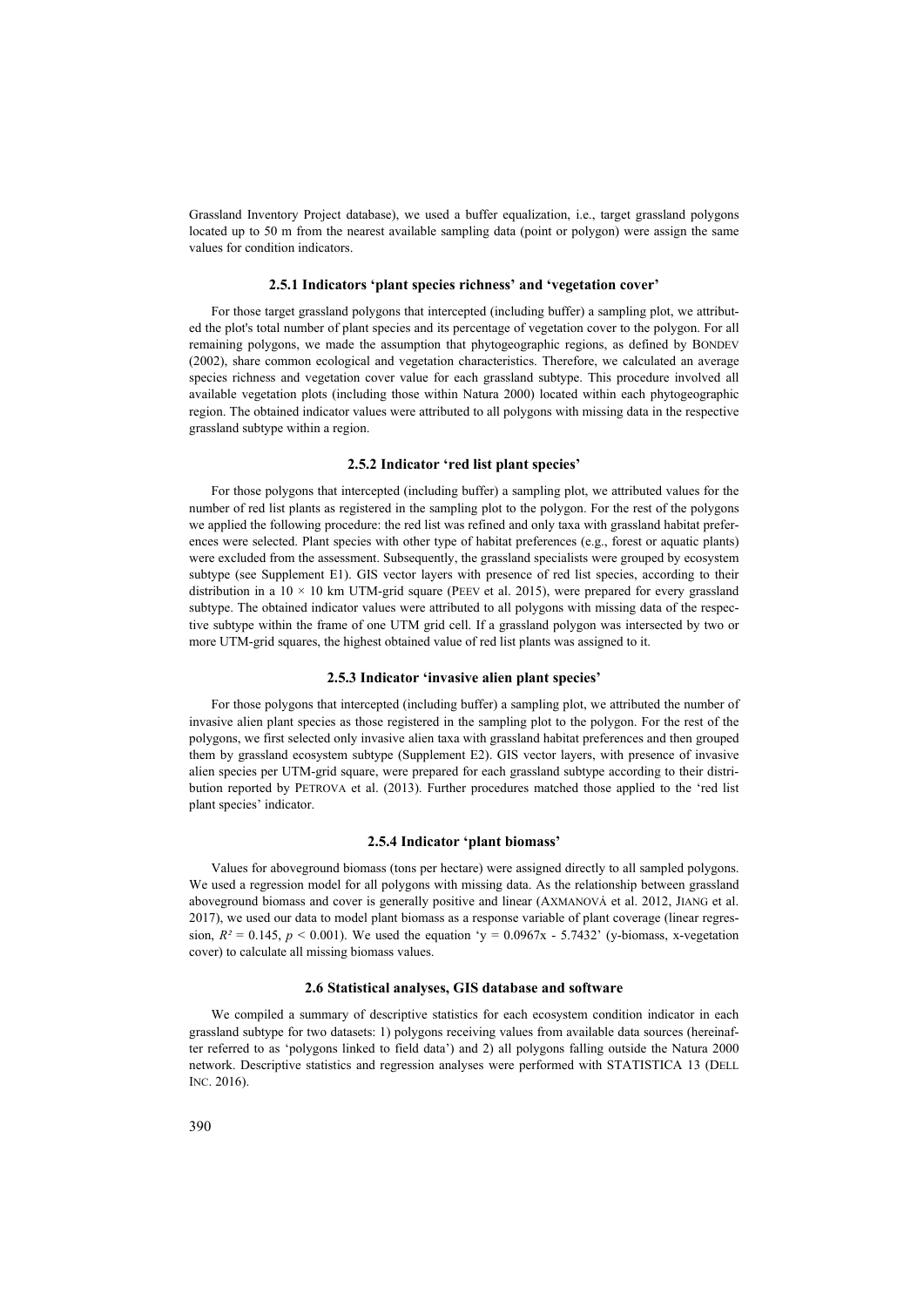We created a GIS database that included information on all actual ecosystem condition indicator values for each grassland polygon, the source or procedure by which they were obtained, and their respective ecosystem condition scores (from 'very bad' to 'very good', according to Table 2). ArcGIS Desktop ver. 10.x (ESRI 2011) was used to set up and analyze the GIS database and to create ecosystem condition maps.

## **3. Results**

#### **3.1 Data availability and general patterns of ecosystem condition indicator values**

We identified a total of 123,152 distinct grassland polygons (sum of area: 63,4518.23 ha) outside the boundaries of the Natura 2000 network for our study. Of these, 9796 polygons intercepted with the available data and received values for at least one of the selected indicators: plant species richness, *n* = 8627 polygons; vegetation cover, *n* = 9664; invasive alien plant species,  $n = 9695$ ; red list species,  $n = 9787$ ; and plant biomass,  $n = 191$  (see left part of Table 3). Data availability differed among grassland subtypes, with plenty of information for dry grassland polygons but few data for alpine and subalpine grasslands (Table 3).

In general, dry, mesic, and wet grasslands exhibited similar values of average plant species richness per plot, whereas inland salt steppes, alpine and subalpine grasslands were relatively species poor (Table 3). Vegetation cover was high across all grassland subtypes (means plot cover > 80% both for 'polygons linked to field data' set and for 'all polygons' data set) with the exception of some dry grasslands (which had a minimum plot cover of 40%; Table 3). Inland salt steppes exhibited the highest average vegetation cover, had the lowest standard deviation, and showed the smallest range between lower and upper quartiles in the 'all polygons' data set (Table 3). Red list plant species were infrequent across all grassland subtypes. Among the polygons that were linked to field data, dry grasslands had the highest average value for this indicator. When considering all polygons, the highest average number of red list plants was found in alpine and subalpine grasslands (Table 3). Dry grasslands contained the highest diversity of invasive alien species (Table 3). However, most polygons lacked invasive alien plants, regardless of the grassland subtype. Alpine and subalpine ecosystems had no records of invasive alien plants. The 'plant biomass' indicator revealed that grasslands produced commensurable amounts of aboveground plant biomass. Lowest absolute values for both measured and interpolated biomass were found in dry grasslands (Table 3).

#### **3.2 Ecosystem conditions of grassland polygons**

According to the 'plant species richness' indicator, approximately half of all grassland polygons were in a 'good' and nearly a third in a 'very good' condition (Table 4, Fig. 1a). Dry and mesic grassland subtypes exhibited the highest scores for this indicator. The polygons with 'good' and 'very good' plant species richness scores were spread throughout the country but were predominantly concentrated in the mountainous regions and in proximity to Natura 2000 sites (Fig. 1a). A general trend of relatively low plant diversity, and hence less favorable ecosystem condition, was observed in lowland areas with intensive agriculture and in areas close to human settlements (Fig. 1a). Although inland salt steppes are located in lowland areas, they were assessed as being in a 'very good' condition. Across all grassland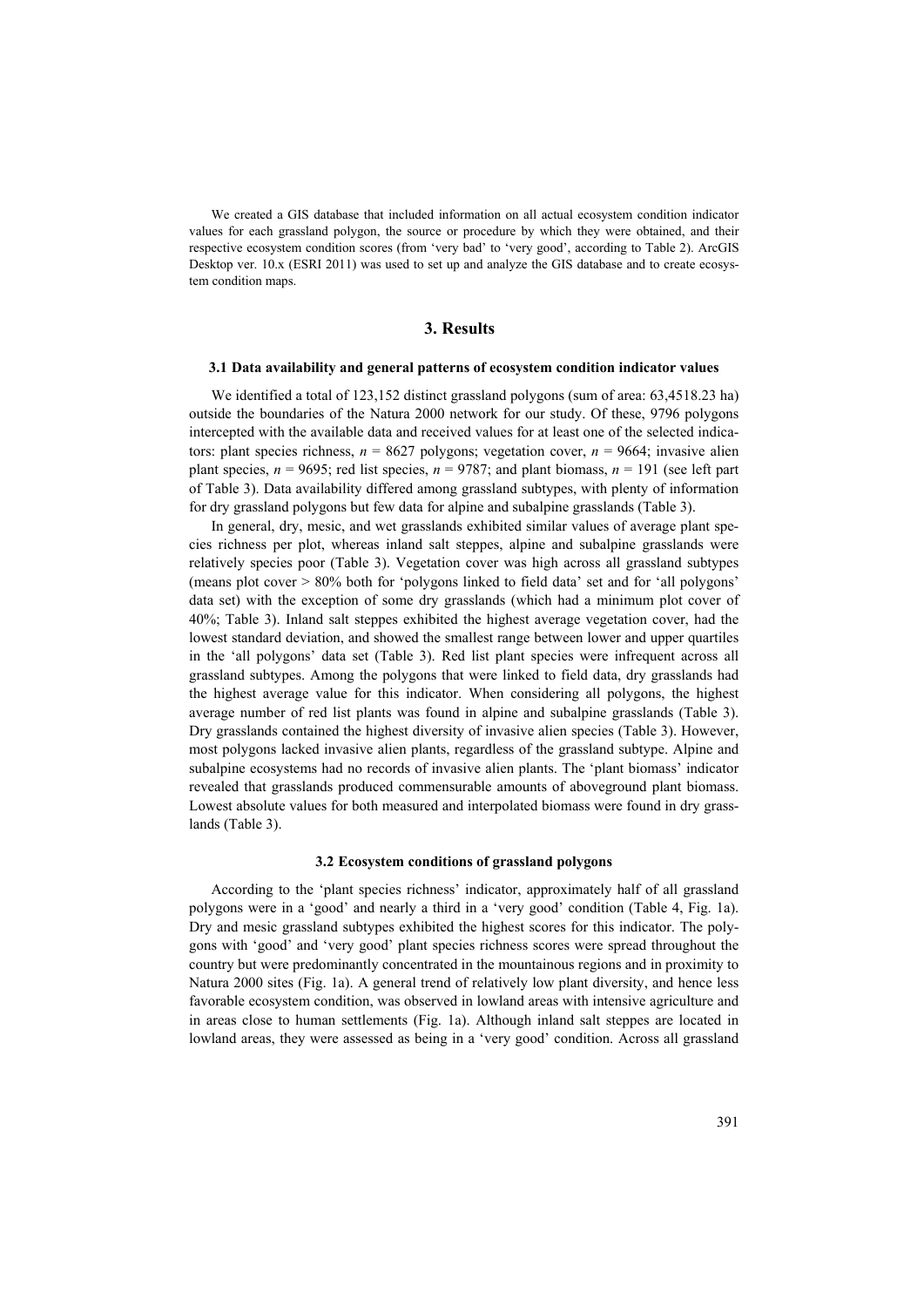Table 3. Statistical summary of the ecosystem condition assessment. Measures were caluated for the numeric values of the assessment scale for every indictior and across all grasslands and the individual grassland<br>subtypes, subtypes, respectively. The left part represents the results for polygons linked to field-collected data sources, incl. those obtained through field sampling and from phytosociological databases ('Polygons linked to field **Table 3.** Statistical summary of the ecosystem condition assessment. Measures were calculated for the assessment scale for every indicator and across all grasslands and the individual grassland data'). The right part shows the results for all polygons, incl. those linked to interpolated values ('All polygons').

| $\ddot{\phantom{a}}$<br>ir radan In        | į<br>j<br>i<br>i<br>I<br>a m                                                                                            | j<br>v. certer                                                        |  |
|--------------------------------------------|-------------------------------------------------------------------------------------------------------------------------|-----------------------------------------------------------------------|--|
| conta can<br>J<br>j<br>her                 | ""dep. inkl. der Daten zu-<br>Ì<br>ot an<br>is the<br><b>CONTRACTOR</b><br>$\overline{\phantom{a}}$<br>ī<br>Der linke T | ai d'anan<br>ca deperter<br>l<br>í<br>š<br>١<br>$\frac{1}{4}$<br>r ar |  |
| $t$ atietie obar<br>Š<br>l<br><b>Color</b> | "inzelne Grasland Subtvnen. De-                                                                                         | wurden ("Polygons link                                                |  |

|                           | Grassland<br>subtype                        |                       |         |                                                                                                                                                                                                                                                                                                                                                                                  |                                                                                                                                                                                                                                                                                                                                                                                  | Polygons linked to field data                                                                                                                                                                                                                                                                                                                                                    |                                |                                                                                                                                                                                                                                                                                                                                                                                  |                                                                                                                                                                                                                                                                                                                                                                                  |                       |                  |                  | All polygons |                   |                   |      |                 |
|---------------------------|---------------------------------------------|-----------------------|---------|----------------------------------------------------------------------------------------------------------------------------------------------------------------------------------------------------------------------------------------------------------------------------------------------------------------------------------------------------------------------------------|----------------------------------------------------------------------------------------------------------------------------------------------------------------------------------------------------------------------------------------------------------------------------------------------------------------------------------------------------------------------------------|----------------------------------------------------------------------------------------------------------------------------------------------------------------------------------------------------------------------------------------------------------------------------------------------------------------------------------------------------------------------------------|--------------------------------|----------------------------------------------------------------------------------------------------------------------------------------------------------------------------------------------------------------------------------------------------------------------------------------------------------------------------------------------------------------------------------|----------------------------------------------------------------------------------------------------------------------------------------------------------------------------------------------------------------------------------------------------------------------------------------------------------------------------------------------------------------------------------|-----------------------|------------------|------------------|--------------|-------------------|-------------------|------|-----------------|
| Indicator                 |                                             | Number of<br>polygons | $M$ ean | $\mathbf{M}$ in                                                                                                                                                                                                                                                                                                                                                                  | M ax                                                                                                                                                                                                                                                                                                                                                                             | quartile<br>Lower                                                                                                                                                                                                                                                                                                                                                                | quartile<br>Upper              | S.D.                                                                                                                                                                                                                                                                                                                                                                             | Coef.<br>Var.                                                                                                                                                                                                                                                                                                                                                                    | Number of<br>polygons | M <sub>can</sub> | $\sum_{m}$       | M ax         | quartile<br>Lower | quartile<br>Upper | SD.  | Coef.<br>Var.   |
|                           | $grass$ lands                               | 8627                  | 50.0    | $\overline{1.0}$                                                                                                                                                                                                                                                                                                                                                                 | 100.0                                                                                                                                                                                                                                                                                                                                                                            | 32.0                                                                                                                                                                                                                                                                                                                                                                             | 65.0                           | 21.6                                                                                                                                                                                                                                                                                                                                                                             | 43.3                                                                                                                                                                                                                                                                                                                                                                             | 123152                | 38.3             | 1.0              | 100.0        | 33.0              | 42.0              | 10.9 | 28.4            |
|                           | ΔŅ                                          | 4823                  | 51.9    | 12.0                                                                                                                                                                                                                                                                                                                                                                             | 100.0                                                                                                                                                                                                                                                                                                                                                                            | 33.0                                                                                                                                                                                                                                                                                                                                                                             | 67.0                           | 21.7                                                                                                                                                                                                                                                                                                                                                                             | 41.2                                                                                                                                                                                                                                                                                                                                                                             | 72972                 | 39.4             | 12.0             | 100.0        | 35.0              | 42.0              | 9.8  | 25.0            |
|                           | Mesic                                       | 2608                  | 49.4    | 11.0                                                                                                                                                                                                                                                                                                                                                                             | 100.0                                                                                                                                                                                                                                                                                                                                                                            | 33.0                                                                                                                                                                                                                                                                                                                                                                             | 62.5                           | 21.1                                                                                                                                                                                                                                                                                                                                                                             | 42.6                                                                                                                                                                                                                                                                                                                                                                             | 35270                 | 37.7             | 1.0              | 100.0        | 30.0              | 45.0              | 11.7 | $\frac{11}{2}$  |
| Plant species richness    | seasonally<br>Wet and                       | 957                   | 48.0    | $\overline{1.0}$                                                                                                                                                                                                                                                                                                                                                                 | 100.0                                                                                                                                                                                                                                                                                                                                                                            | 32.0                                                                                                                                                                                                                                                                                                                                                                             | $60.0$                         | 21.3                                                                                                                                                                                                                                                                                                                                                                             | 44.4                                                                                                                                                                                                                                                                                                                                                                             | 14174                 | 34.8             | $\overline{1.0}$ | 100.0        | 26.0              | 40.0              | 12.4 | 35.6            |
|                           | Alpine and<br>wet                           |                       | $\mid$  | $\begin{array}{c} \rule{0pt}{2.5ex} \rule{0pt}{2.5ex} \rule{0pt}{2.5ex} \rule{0pt}{2.5ex} \rule{0pt}{2.5ex} \rule{0pt}{2.5ex} \rule{0pt}{2.5ex} \rule{0pt}{2.5ex} \rule{0pt}{2.5ex} \rule{0pt}{2.5ex} \rule{0pt}{2.5ex} \rule{0pt}{2.5ex} \rule{0pt}{2.5ex} \rule{0pt}{2.5ex} \rule{0pt}{2.5ex} \rule{0pt}{2.5ex} \rule{0pt}{2.5ex} \rule{0pt}{2.5ex} \rule{0pt}{2.5ex} \rule{0$ | $\begin{array}{c} \rule{0pt}{2.5ex} \rule{0pt}{2.5ex} \rule{0pt}{2.5ex} \rule{0pt}{2.5ex} \rule{0pt}{2.5ex} \rule{0pt}{2.5ex} \rule{0pt}{2.5ex} \rule{0pt}{2.5ex} \rule{0pt}{2.5ex} \rule{0pt}{2.5ex} \rule{0pt}{2.5ex} \rule{0pt}{2.5ex} \rule{0pt}{2.5ex} \rule{0pt}{2.5ex} \rule{0pt}{2.5ex} \rule{0pt}{2.5ex} \rule{0pt}{2.5ex} \rule{0pt}{2.5ex} \rule{0pt}{2.5ex} \rule{0$ | $\begin{array}{c} \rule{0pt}{2.5ex} \rule{0pt}{2.5ex} \rule{0pt}{2.5ex} \rule{0pt}{2.5ex} \rule{0pt}{2.5ex} \rule{0pt}{2.5ex} \rule{0pt}{2.5ex} \rule{0pt}{2.5ex} \rule{0pt}{2.5ex} \rule{0pt}{2.5ex} \rule{0pt}{2.5ex} \rule{0pt}{2.5ex} \rule{0pt}{2.5ex} \rule{0pt}{2.5ex} \rule{0pt}{2.5ex} \rule{0pt}{2.5ex} \rule{0pt}{2.5ex} \rule{0pt}{2.5ex} \rule{0pt}{2.5ex} \rule{0$ | $\begin{array}{c} \end{array}$ | $\begin{array}{c} \rule{0pt}{2.5ex} \rule{0pt}{2.5ex} \rule{0pt}{2.5ex} \rule{0pt}{2.5ex} \rule{0pt}{2.5ex} \rule{0pt}{2.5ex} \rule{0pt}{2.5ex} \rule{0pt}{2.5ex} \rule{0pt}{2.5ex} \rule{0pt}{2.5ex} \rule{0pt}{2.5ex} \rule{0pt}{2.5ex} \rule{0pt}{2.5ex} \rule{0pt}{2.5ex} \rule{0pt}{2.5ex} \rule{0pt}{2.5ex} \rule{0pt}{2.5ex} \rule{0pt}{2.5ex} \rule{0pt}{2.5ex} \rule{0$ | $\begin{array}{c} \rule{0pt}{2.5ex} \rule{0pt}{2.5ex} \rule{0pt}{2.5ex} \rule{0pt}{2.5ex} \rule{0pt}{2.5ex} \rule{0pt}{2.5ex} \rule{0pt}{2.5ex} \rule{0pt}{2.5ex} \rule{0pt}{2.5ex} \rule{0pt}{2.5ex} \rule{0pt}{2.5ex} \rule{0pt}{2.5ex} \rule{0pt}{2.5ex} \rule{0pt}{2.5ex} \rule{0pt}{2.5ex} \rule{0pt}{2.5ex} \rule{0pt}{2.5ex} \rule{0pt}{2.5ex} \rule{0pt}{2.5ex} \rule{0$ | 128                   | 26.9             | 22.0             | 50.0         | 22.0              | 24.0              | 10.3 | 38.3            |
|                           | $\!$ subalp ine $\!$ Inland salt<br>steppes | 239                   | 26.7    | 7.0                                                                                                                                                                                                                                                                                                                                                                              | 70.0                                                                                                                                                                                                                                                                                                                                                                             | 20.0                                                                                                                                                                                                                                                                                                                                                                             | 33.0                           | 9.5                                                                                                                                                                                                                                                                                                                                                                              | 35.4                                                                                                                                                                                                                                                                                                                                                                             | 608                   | 26.4             | 7.0              | $70.0$       | 21.0              | 29.0              | 10.9 | 41.1            |
|                           | grasslands<br>$\overline{A}$                | 9664                  | 90.2    | 40.0                                                                                                                                                                                                                                                                                                                                                                             | 100.0                                                                                                                                                                                                                                                                                                                                                                            | 85.0                                                                                                                                                                                                                                                                                                                                                                             | 98.0                           | 10.1                                                                                                                                                                                                                                                                                                                                                                             | 11.2                                                                                                                                                                                                                                                                                                                                                                             | 123152                | 89.0             | 40.0             | 100.0        | 86.0              | 94.0              | 7.8  | 8.8             |
|                           | ΔĎ                                          | 5579                  | 89.1    | 40.0                                                                                                                                                                                                                                                                                                                                                                             | 100.0                                                                                                                                                                                                                                                                                                                                                                            | 85.0                                                                                                                                                                                                                                                                                                                                                                             | 97.0                           | 10.5                                                                                                                                                                                                                                                                                                                                                                             | 11.8                                                                                                                                                                                                                                                                                                                                                                             | 72972                 | 87.5             | 40.0             | 100.0        | 84.0              | 93.0              | 8.2  | 9.4             |
|                           | Mesic                                       | 2811                  | 91.3    | 60.0                                                                                                                                                                                                                                                                                                                                                                             | 100.0                                                                                                                                                                                                                                                                                                                                                                            | 90.0                                                                                                                                                                                                                                                                                                                                                                             | 100.0                          | 9.7                                                                                                                                                                                                                                                                                                                                                                              | 10.6                                                                                                                                                                                                                                                                                                                                                                             | 35270                 | 90.8             | 60.0             | 100.0        | 86.0              | 95.0              | 6.9  | 7.6             |
| $\Lambda$ egetation cover | seasonally<br>Wet and                       | 1028                  | 92.3    | $60.0$                                                                                                                                                                                                                                                                                                                                                                           | 100.0                                                                                                                                                                                                                                                                                                                                                                            | 90.0                                                                                                                                                                                                                                                                                                                                                                             | 100.0                          | 8.2                                                                                                                                                                                                                                                                                                                                                                              | 8.9                                                                                                                                                                                                                                                                                                                                                                              | 14174                 | 91.5             | $60.0$           | 100.0        | 89.0              | 95.0              | 5.5  | $\overline{61}$ |
|                           | Alpine and<br>subalp ine<br>wet             |                       | 94.2    | 80.0                                                                                                                                                                                                                                                                                                                                                                             | 100.0                                                                                                                                                                                                                                                                                                                                                                            | 95.0                                                                                                                                                                                                                                                                                                                                                                             | 98.0                           | ್                                                                                                                                                                                                                                                                                                                                                                                | 8.6                                                                                                                                                                                                                                                                                                                                                                              | 128                   | 84.6             | 73.0             | 100.0        | 73.0              | 93.0              | 10.5 | 12.4            |
|                           | Inland salt<br>tannac                       | 239                   | 92.4    | $70.0\,$                                                                                                                                                                                                                                                                                                                                                                         | $100.0$                                                                                                                                                                                                                                                                                                                                                                          | 90.0                                                                                                                                                                                                                                                                                                                                                                             | $100.0$                        | 7.6                                                                                                                                                                                                                                                                                                                                                                              | 8.3                                                                                                                                                                                                                                                                                                                                                                              | 608                   | 92.6             | $70.0$           | 100.0        | 92.0              | 95.0              | 5.0  | 5.4             |

steppes

392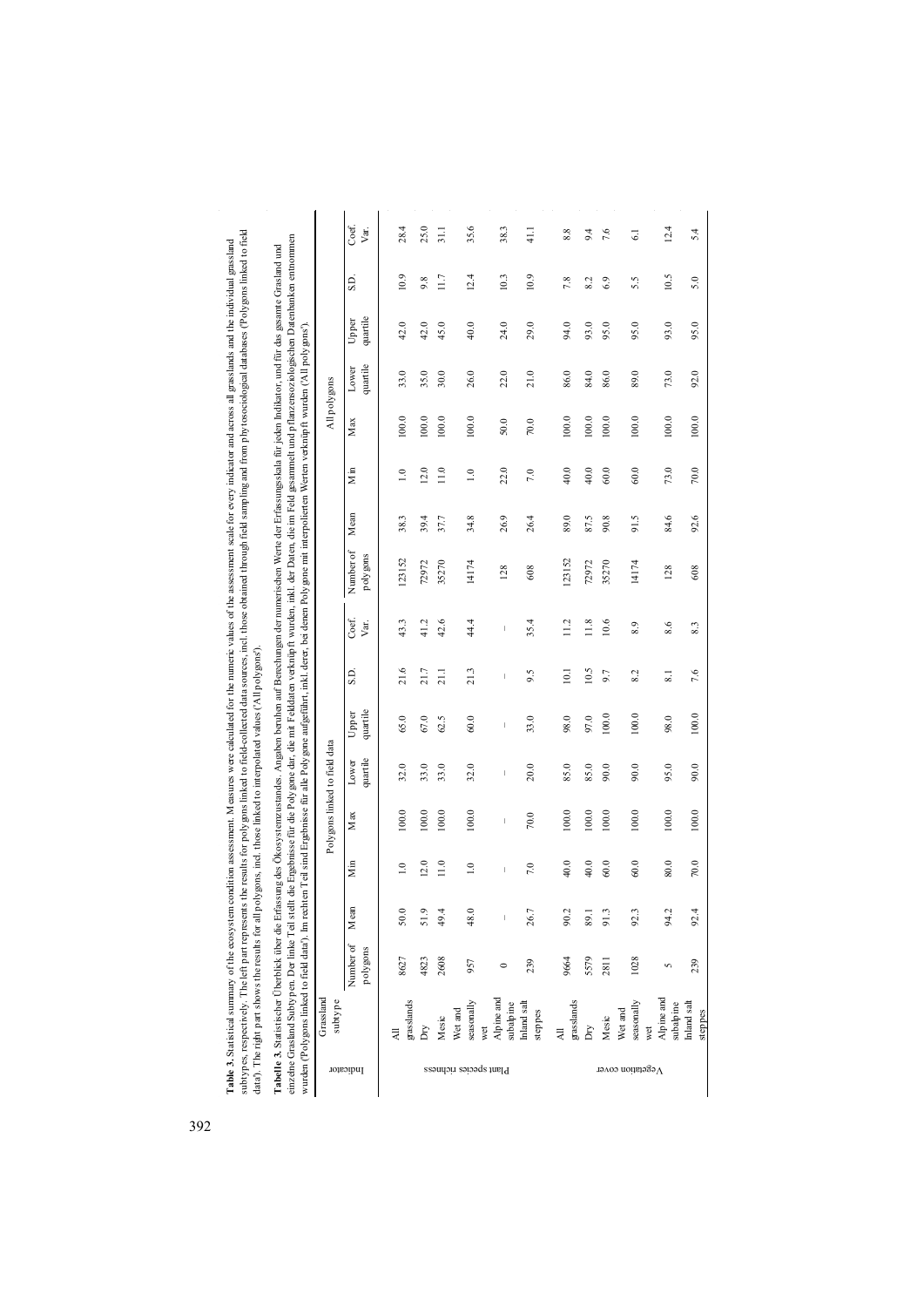| iber of<br>gons | Mean<br>0.4        | Min<br>$\overline{0}$      | Polygons linked to field data<br>Max<br>4.0 | quartile<br>Lower<br>$_{0.0}$ | quartile<br>Upper<br>$\supseteq$           | S.D.<br>0.8                           | 174.5<br>Coef.<br>Var. | Number of<br>polygons<br>123152 | Mean<br>$\approx$               | Min<br>$_{0.0}$          | Max<br>15.0 | quartile<br>Lower<br>$_{0.0}$<br>All polygons | quartile<br>Upper<br>$\rm ^{\circ}$ | S.D.<br>$\degree$         | 256.4<br>Coef.<br>Var. |
|-----------------|--------------------|----------------------------|---------------------------------------------|-------------------------------|--------------------------------------------|---------------------------------------|------------------------|---------------------------------|---------------------------------|--------------------------|-------------|-----------------------------------------------|-------------------------------------|---------------------------|------------------------|
|                 | 0.5<br>0.4         | $\rm ^{\circ}$<br>$\rm{C}$ | 4.0<br>4.0                                  | $_{0.0}$<br>$_{0.0}$          | $\stackrel{\circ}{\lrcorner}$<br>$\approx$ | 0.8<br>0.8                            | 162.2<br>190.7         | 72972<br>35270                  | $\frac{5}{2}$<br>$\overline{c}$ | $\ddot{0}$ .<br>$_{0.0}$ | 15.0<br>5.0 | $_{0.0}$<br>$_{0.0}$                          | $\overline{1.0}$<br>$_{\rm 0.0}$    | 0.4<br>Ξ                  | 205.8<br>422.6         |
|                 | 0.3                | $_{0.0}$                   | 3.0                                         | $_{0.0}$                      | $_{0.0}$                                   | 0.6                                   | 199.8                  | 14174                           | $\overline{c}$                  | $_{0.0}$                 | 5.0         | $_{0.0}$                                      | $_{0.0}$                            | $\approx$                 | 391.3                  |
|                 | I                  | $\overline{1}$             | f,                                          | f,                            | f,                                         | $\begin{array}{c} \hline \end{array}$ | $\mid$                 | 128                             | 2.5                             | $_{0.0}$                 | 8.0         | $\overline{1.0}$                              | 3.0                                 | $^{2.4}$                  | 93.9                   |
|                 | 0.2<br>ತ           | $_{0.0}$<br>$_{0.0}$       | 2.0<br>4.0                                  | $_{0.0}$<br>$_{0.0}$          | $_{0.0}$<br>$\overline{0.0}$               | 0.5<br>0.3                            | 208.6<br>382.4         | 123152<br>608                   | 0.4<br>$\frac{8}{18}$           | $_{0.0}$<br>$_{0.0}$     | 4.0<br>5.0  | $_{0.0}$<br>$\ddot{0}$ .                      | $_{0.0}$<br>3.0                     | $\overline{10}$<br>$\geq$ | 89.8<br>260.1          |
|                 | $\overline{\circ}$ | $_{0.0}$                   | 4.0                                         | $_{0.0}$                      | $_{0.0}$                                   | 0.3                                   | 374.1                  | 72972                           | 2.9                             | $_{0.0}$                 | 5.0         | 3.0                                           | 3.0                                 | $\overline{a}$            | 33.6                   |
|                 | $\overline{c}$     | $_{0.0}$                   | 3.0                                         | $_{0.0}$                      | 0.0                                        | 0.3                                   | 401.0                  | 35270                           | $\overline{c}$                  | $_{0.0}$                 | 4.0         | $_{0.0}$                                      | $_{0.0}$                            | $\overline{0}$            | 291.8                  |
|                 | $\overline{0}$     | $_{0.0}$                   | 3.0                                         | $_{0.0}$                      | $_{0.0}$                                   | 0.4                                   | 368.7                  | 14174                           | 5                               | $_{0.0}$                 | 2.0         | $_{0.0}$                                      | $_{0.0}$                            | $\frac{3}{2}$             | 335.4                  |
|                 | $_{0.0}$           | $_{0.0}$                   | $\rm ^{0.0}$                                | $_{0.0}$                      | $_{0.0}$                                   | $\ddot{\circ}$                        | $_{\rm 0.0}$           | 128                             | $_{\rm 0.0}$                    | $_{0.0}$                 | $_{0.0}$    | $_{0.0}$                                      | $_{\odot}$                          | $_{0.0}$                  | $_{0.0}$               |
|                 | $\overline{0}$     | $_{0.0}$                   | $\overline{1.0}$                            | $_{0.0}$                      | $_{0.0}$                                   | 0.2                                   | 417.8                  | 608                             | $\overline{6}$                  | $_{0.0}$                 | $\approx$   | $_{0.0}$                                      | $_{0.0}$                            | $\approx$                 | 447.2                  |
|                 | 3.4                | 0.4                        | 9.0                                         | 2.0                           | 4.5                                        | $\frac{8}{10}$                        | 51.9                   | 123152                          | 2.9                             | $\overline{6}$           | 9.0         | 2.6                                           | 3.4                                 | $_{0.8}$                  | 26.7                   |
|                 | 2.9                | 0.4                        | 7.6                                         | $\tilde{=}$                   | 3.9                                        | $\overline{11}$                       | 59.7                   | 72972                           | 2.7                             | $\overline{6}$           | 7.6         | 2.4                                           | 3.3                                 | $_{0.8}$                  | 29.6                   |
|                 | 3.9                | $\mathbf{r}$               | 9.0                                         | 2.7                           | 5.0                                        | $\frac{6}{16}$                        | 41.8                   | 35270                           | 5.0                             | $\overline{6}$           | 9.0         | 2.6                                           | 3.5                                 | $\overline{0}$            | 22.4                   |
|                 | 4.0                | 3.2                        | 4.6                                         | 3.2                           | 4.6                                        | 0.8                                   | 18.6                   | 14174                           | $\overline{31}$                 | $\overline{6}$           | 4.6         | 2.9                                           | 3.5                                 | 0.5                       | 17.4                   |
|                 | 3.4                | 12                         | $8.0\,$                                     | 2.0                           | 4.5                                        | 2.5                                   | 73.1                   | 128                             | 2.4                             | $\overline{13}$          | $8.0\,$     | $\overline{1}$                                | 3.3                                 | Ξ                         | 46.1                   |
|                 | 2.8                | 2.4                        | $\overline{3.1}$                            | 2.4                           | $\overline{3.1}$                           | 0.3                                   | 12.1                   | 608                             | 3.2                             | $\overline{1.0}$         | 3.9         | 3.2                                           | 3.5                                 | 0.5                       | 15.0                   |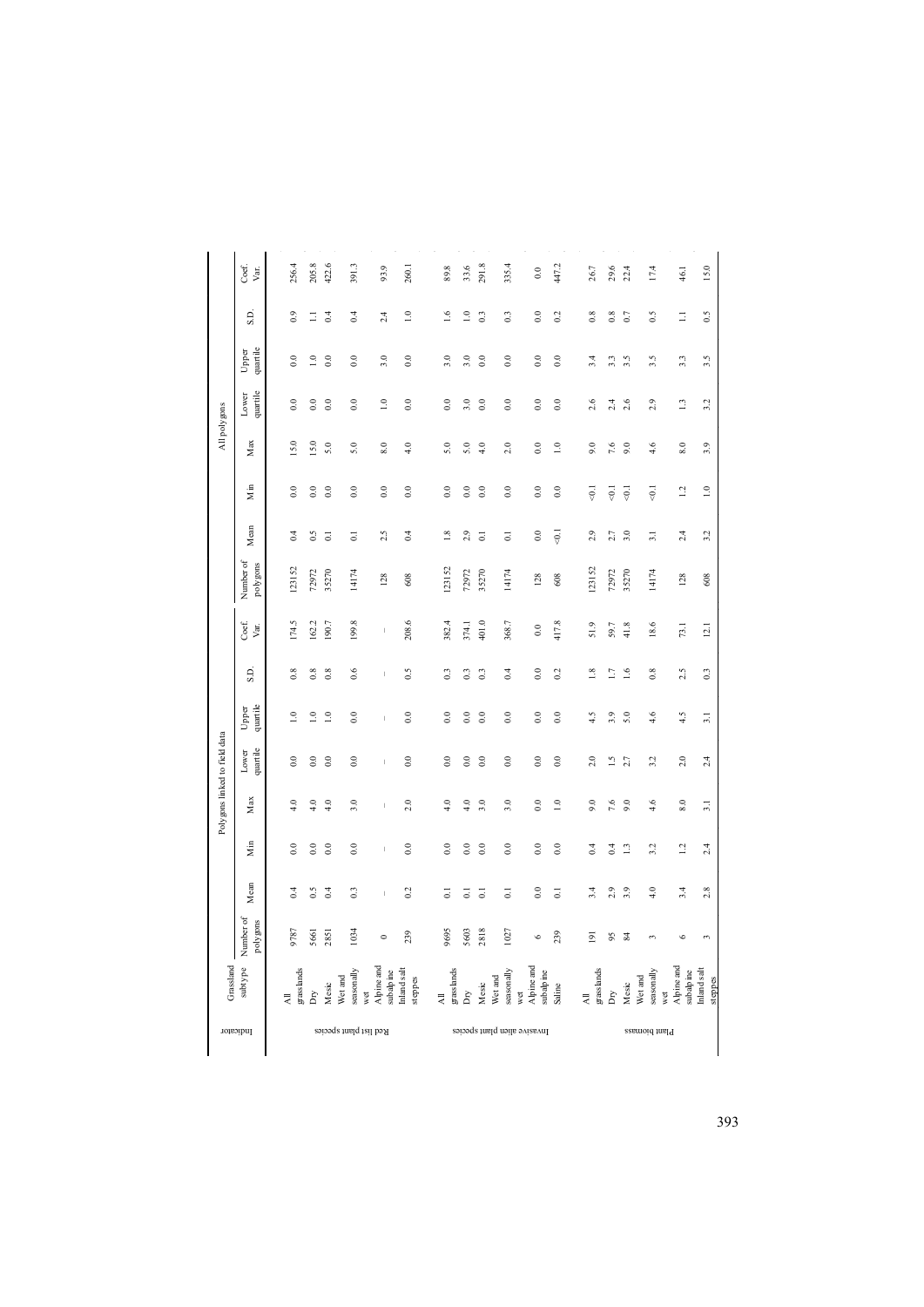

**Fig. 1.** Spatial distribution of grassland polygons outside the Natura 2000 network in Bulgaria and their ecosystem condition scores (in colour, ranging from dark green - 'very good' to red - 'very bad') for the studied indicators. White places pixels represent areas without grassland polygons. Grey pixels indicate the terrestrial and marine Natura 2000 areas in Bulgaria.

**Abb. 1.** Räumliche Verteilung der Graslandpolygone außerhalb des Natura 2000 Netzwerkes in Bulgarien und deren Zustandsbewertung (farbig markiert, mit Werten zwischen dunkel grün – ,very good'/,sehr gut' und rot - ,very bad'/,sehr schlecht') für die erfassten Indikatoren. Weiße Pixel stellen Gebiete ohne Graslandpolygone dar. Graue Pixel repräsentieren die terrestrischen und marinen Natura 2000 Gebiete in Bulgarien.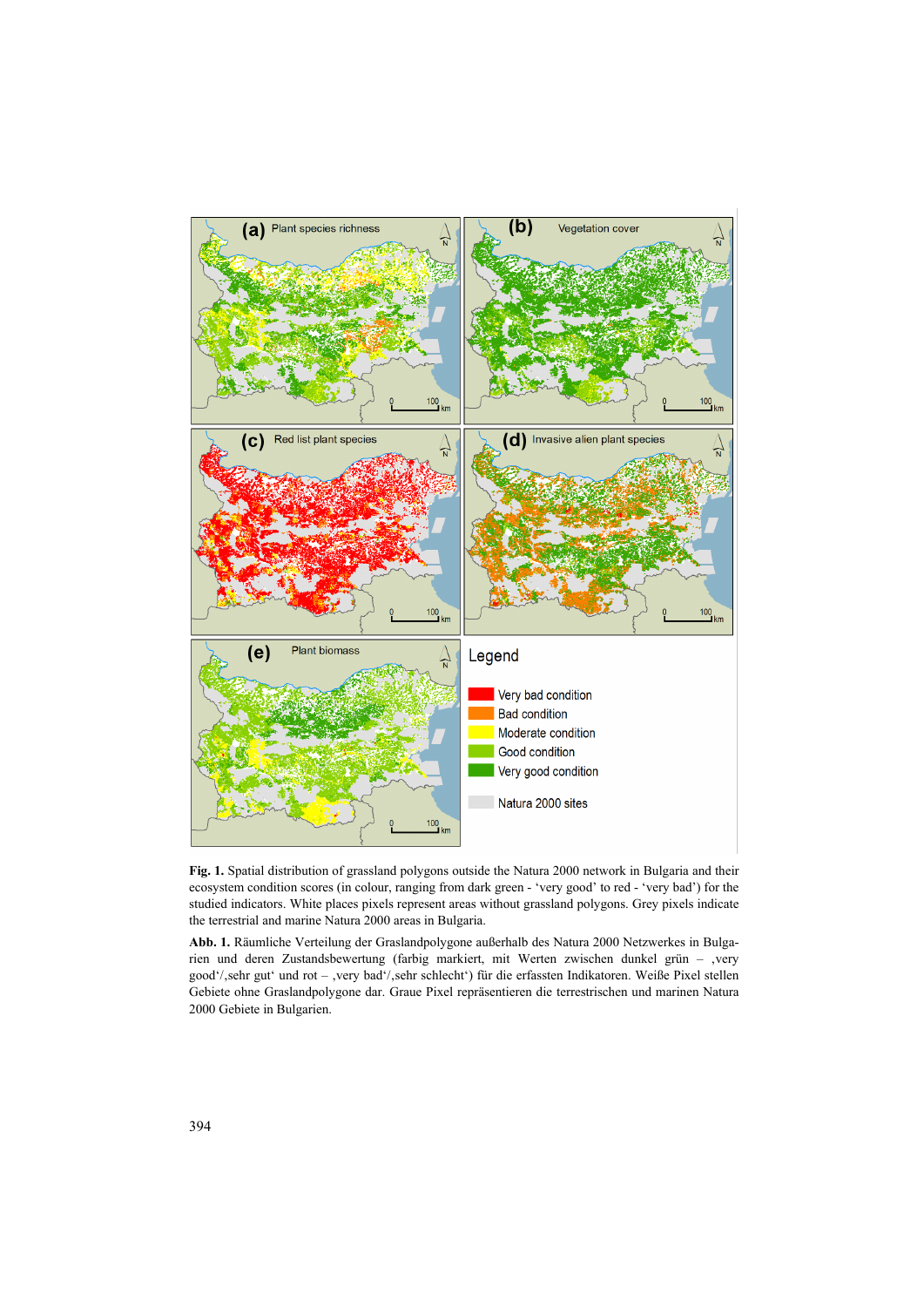subtypes, very few polygons were in a 'very bad' condition, i.e., exhibited below average plant species richness. One exception was wet and seasonally wet grasslands since approximately 10% of their polygons were found to have a 'bad' score for this indicator (Table 4).

Most polygons were in 'good' and 'very good' condition with respect to the 'vegetation cover' indicator (Table 4). Throughout the country, this indicator changed very little across polygons, except for the most southern region (Fig. 1b), where more open dry grasslands occur. A small number of mesic, wet and seasonally wet grasslands were found to have a 'bad' and 'very bad' condition according to vegetation cover (Table 4). This is rather worrisome as these plant communities have naturally a dense plant cover.

According to the 'red list plants' indicator, more than 78% of all grassland polygons were in a 'very bad' condition. Relative 'hot-spots' of red list plants were found in the northeastern and in the western/southwestern part of Bulgaria - areas that are influenced by steppe and Mediterranean floristic elements (Table 4, Fig. 1c).

Nearly half of the grassland polygons had three or more invasive alien plants species and were thus in a 'bad' ecosystem condition according to this indicator. Dry grassland polygons had the worst scores in this respect (Table 4, Fig. 1d). Rather surprisingly, some regions with grasslands containing invasive alien plants were simultaneously identified as 'hot-spots' for red listed plants (compare Fig 1c, d).

According to the 'plant biomass' indicator, most studied grassland polygon, irrespective of the grassland subtype, were found to be in 'good' condition (Table 4). The most productive grasslands were found in the foothills of the northern Balkan Range (Fig. 1e).

## **4. Discussion**

According to MAES et al. (2014), an ecosystem in a 'healthy state (condition)' may provide a sustained flow and more services compared to an ecosystem managed to provide the maximum amount of a single service. In Europe, many natural and semi-natural ecosystems are currently under severe human pressure and in an 'unhealthy' state (RAPPORT et al. 1998). Our study suggests that in Bulgaria, grasslands outside the Natura 2000 network are in a relatively good condition and have the potential to deliver a variety of different services.

Species richness (diversity) is positively related to ecosystem stability and resilience and has been pointed out as one of the most easy-to-measure indicators of ecosystem health (COSTANZA 1992). We found our studied grassland to be relatively species-rich even when compared to other species-rich grasslands in Europe (e.g., TURTUREANU et al. 2014). Polygons with the highest plant species richness were located in mountainous areas, often adjacent to Natura 2000 sites. This supports the buffer zone effect around the Natura 2000 sites mentioned by VAN DER SLUIS et al. (2016). Our mean values for 'plant species richness' were higher than those reported for certain grasslands and regions in Bulgaria. For example, dry grasslands in southeastern Bulgaria showed plant species richness values between  $15.3\pm 4$ and 31.4 $\pm$ 5.6 (mean $\pm$ SD) per 16 m<sup>2</sup> (SOPOTLIEVA & APOSTOLOVA 2014), while those in western Bulgaria had mean species richness of 27.16–33.95 per 16 m<sup>2</sup> (VELEV & VASSILEV 2014). PALPURINA et al. (2015) found species richness of  $52.2 \pm 17.6$  (mean $\pm$ SD, per 100m<sup>2</sup>) in dry lowland grasslands in Bulgaria and Romanian Dobrudzha. This value corresponds well with our 'field data' set calculation of 51.92±21.7 (mean±SD, Table 3). Mesic grasslands in the central part of western Bulgaria showed an average of 35.6 to 38.9 plant species per 16 m<sup>2</sup> (VELEV & VASSILEV 2014). These values are similar to the value we obtained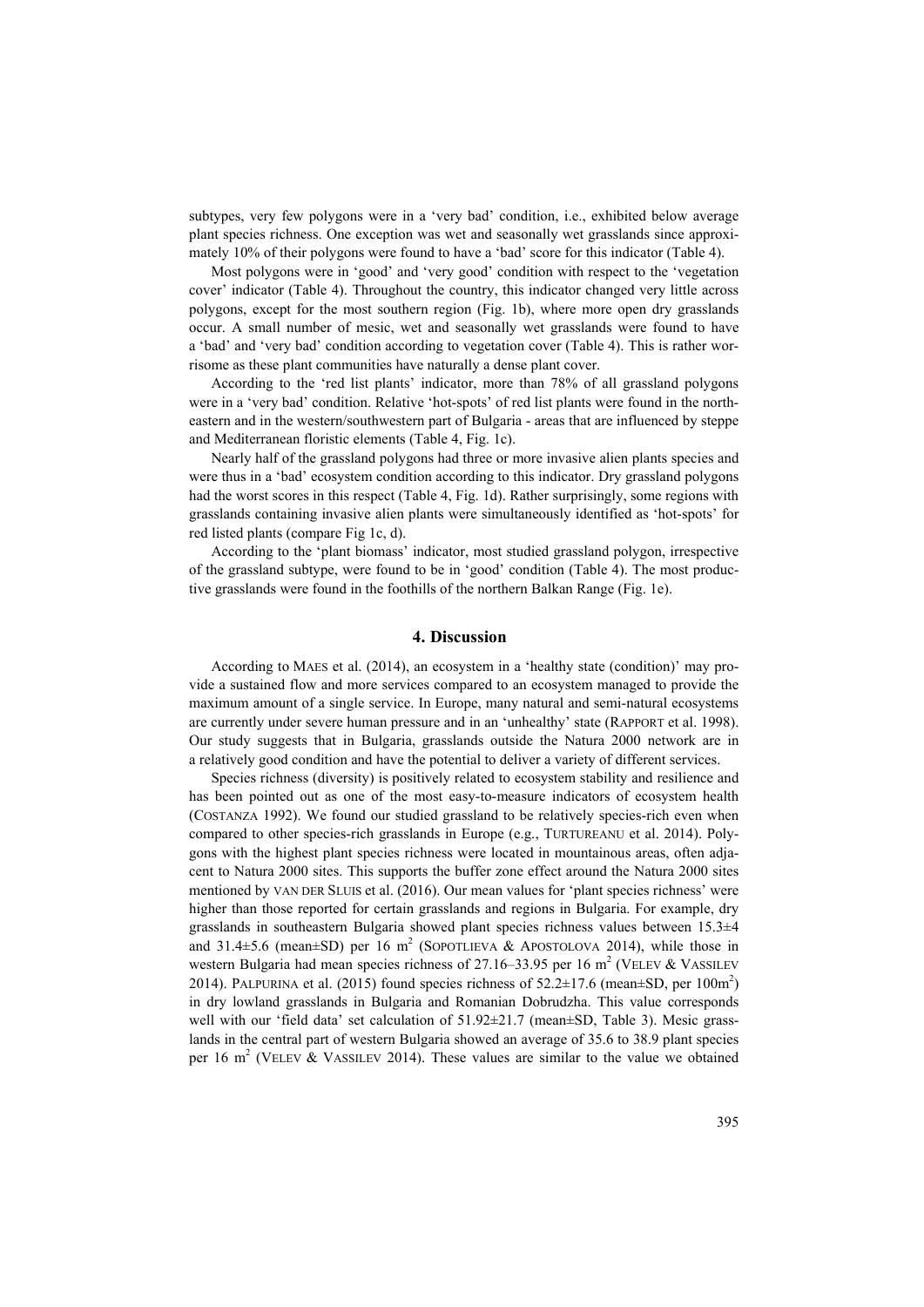Table 4. Distribution of polygons across ecosystem condition indicators and assessment scores. Values are listed for all grasslands and every grassland subtype. They encompass the total number of polygons, **Table 4.** Distribution of polygons across ecosystem condition indicators and assessment scores. Values are listed for all grasslands and every grassland subtype. They encompass the total number of polygons, percentage share from all polygons and from the polygons of the relevant grassland subtype, respectively. percentage share from all polygons and from the polygons of the relevant grassland subtype, respectively.

**Tabelle 4.** Verteilung der Poly gone nach Indikatoren für Ökosystemzustände und Bewertungsnoten. Die Werte sind aufgelistet für das gesamte Grasland und für einzelne Grassland Subtypen. Sie umfassen die<br>gesamte Anzahl der **Tabelle 4.** Verteilung der Polygone nach Indikatoren für Ökosystemzustände und Bewertungsnoten. Die Werte sind aufgelistet für das gesamte Grasland und für einzelne Grassland Subtypen. Sie umfassen die gesamte Anzahl der Polygone, den prozentuellen Anteil über alle Polygone und über Polygone der einzelnen Grassland Subtypen hinweg.

Assessment scale

Assessment scale

|                     | [%] əd⁄qqns<br>Share from relevant                 |                | 33.2             | 32.8          | 25.0                      | 25.0                    | 89.6                   | $\overline{\phantom{a}}$                                                                                                                                                                                                                                                                                                                                                         | 77.6                | 68.4           | 74.7                      | 49.2                    | 100.0                  |
|---------------------|----------------------------------------------------|----------------|------------------|---------------|---------------------------|-------------------------|------------------------|----------------------------------------------------------------------------------------------------------------------------------------------------------------------------------------------------------------------------------------------------------------------------------------------------------------------------------------------------------------------------------|---------------------|----------------|---------------------------|-------------------------|------------------------|
| Score 5 (very good) | $[\%]$ suo $\delta$ <i>A</i> [od<br>Share from all | 32.4           | 19.6             | 9.4           | 2.9                       | $\overline{\vec{v}}$    | 0.4                    | 74.7                                                                                                                                                                                                                                                                                                                                                                             | 46.0                | 19.6           | 8.6                       | $\overline{c}$          | 0.5                    |
|                     | Polygons [number]                                  | 39893          | 24196            | 11576         | 3544                      | 32                      | 545                    | 92028                                                                                                                                                                                                                                                                                                                                                                            | 56639               | 24128          | 10583                     | 63                      | 608                    |
|                     | [%] əd⁄qqns<br>Share from relevant                 |                | 55.3             | 41.4          | 41.8                      | 75.0                    | 10.2                   |                                                                                                                                                                                                                                                                                                                                                                                  | 22.2                | 22.1           | 21.5                      | 0.0                     | 0.0                    |
| Score 4 (good)      | $[\%]$ suo $\delta$ and $[\%]$<br>Share from all   | 49.6           | 32.8             | 11.9          | 4.8                       | $\overline{0}$          | $\overline{0}$         | 21.9                                                                                                                                                                                                                                                                                                                                                                             | $\frac{13.1}{2}$    | 6.3            | 2.5                       | $_{0.0}$                | $_{0.0}$               |
|                     | Polygons [number]                                  | 61050          | 40370            | 14606         | 5916                      | 96                      | $\mathcal{O}$          | 27000                                                                                                                                                                                                                                                                                                                                                                            | 16175               | 7784           | 3041                      | $\circ$                 | $\circ$                |
|                     | [%] ad Aqns<br>Share from relevant                 |                | $\frac{4}{14}$   | 20.6          | 22.6                      | 0.0                     | 0.2                    |                                                                                                                                                                                                                                                                                                                                                                                  | 0.2                 | 8.8            | 3.2                       | 50.8                    | 0.0                    |
| Score 3 (moderate)  | $[\%]$ suo $\delta$ <i>A</i> [od<br>Share from all | 15.3           | 6.8              | 5.9           | 2.6                       | 0.0                     | $\overline{\vec{v}}$   | $\Xi$                                                                                                                                                                                                                                                                                                                                                                            | 5                   | 2.5            | 0.4                       | ಪ                       | $_{0.0}$               |
|                     | Polygons [number]                                  | 18801          | 8320             | 7280          | 3200                      | $\circ$                 |                        | 3763                                                                                                                                                                                                                                                                                                                                                                             | 156                 | 3090           | 452                       | 65                      | $\circ$                |
|                     | [%] əd⁄qqns<br>Share from relevant                 | I              | ತ                | 5.1           | 10.7                      | 0.0                     | 0.0                    | $\begin{array}{c} \rule{0pt}{2.5ex} \rule{0pt}{2.5ex} \rule{0pt}{2.5ex} \rule{0pt}{2.5ex} \rule{0pt}{2.5ex} \rule{0pt}{2.5ex} \rule{0pt}{2.5ex} \rule{0pt}{2.5ex} \rule{0pt}{2.5ex} \rule{0pt}{2.5ex} \rule{0pt}{2.5ex} \rule{0pt}{2.5ex} \rule{0pt}{2.5ex} \rule{0pt}{2.5ex} \rule{0pt}{2.5ex} \rule{0pt}{2.5ex} \rule{0pt}{2.5ex} \rule{0pt}{2.5ex} \rule{0pt}{2.5ex} \rule{0$ | $\overline{5}$      | 0.6            | 0.6                       | 0.0                     | $\ddot{0}$ .           |
| Score 2 (bad)       | $[\%]$ suo $\delta$ <i>k</i> jod<br>Share from all | 2.8            | $\overline{0}$   | $\frac{5}{1}$ | 1.2                       | 0.0                     | $_{0.0}$               | 0.3                                                                                                                                                                                                                                                                                                                                                                              | $\overline{\Theta}$ | 0.2            | $\overline{c}$            | 0.0                     | 0.0                    |
|                     | Polygons [number]                                  | 3406           | $86\,$           | 1808          | 1512                      | 0                       |                        | 303                                                                                                                                                                                                                                                                                                                                                                              | $\sim$              | 213            | 88                        | 0                       | 0                      |
|                     | [%] əd⁄qqns<br>Share from relevant                 |                | $\rm ^{0.0}$     | 0.0           | $\overline{0}$            | 0.0                     | 0.0                    |                                                                                                                                                                                                                                                                                                                                                                                  | 0.0                 | 0.2            | $\overline{\circ}$        | 0.0                     | 0.0                    |
| Score 1 (very bad)  | $[\%]$ suo $\delta$ and $[\%]$<br>Share from all   | 5∋             | $\overline{0.0}$ | $_{0.0}$      | ଚି                        | 0.0                     | 0.0                    | 5                                                                                                                                                                                                                                                                                                                                                                                | $_{0.0}$            | $\overline{Q}$ | $\overline{\Theta}$       | 0.0                     | $_{0.0}$               |
|                     | $Polygon$ [number]<br>I                            | $\sim$         |                  |               |                           |                         |                        | 65                                                                                                                                                                                                                                                                                                                                                                               |                     | 55             | ≘                         |                         |                        |
|                     | suo8∧jod<br>Total number of                        | 123152         | 72972            | 35270         | 14174                     | 128                     | 608                    | 123152                                                                                                                                                                                                                                                                                                                                                                           | 72972               | 35270          | 14174                     | 128                     | 608                    |
|                     | Grassland<br>subtype                               | All grasslands | Dτy              | Mesic         | seasonally wet<br>Wet and | Alpine and<br>subalpine | Inland salt<br>steppes | All grasslands                                                                                                                                                                                                                                                                                                                                                                   | ÀQ                  | Mesic          | seasonally wet<br>Wet and | Alpine and<br>subalpine | Inland salt<br>steppes |
|                     | Indicator                                          |                |                  |               | Plant species richness    |                         |                        |                                                                                                                                                                                                                                                                                                                                                                                  |                     |                | $\Lambda$ egetation cover |                         |                        |

396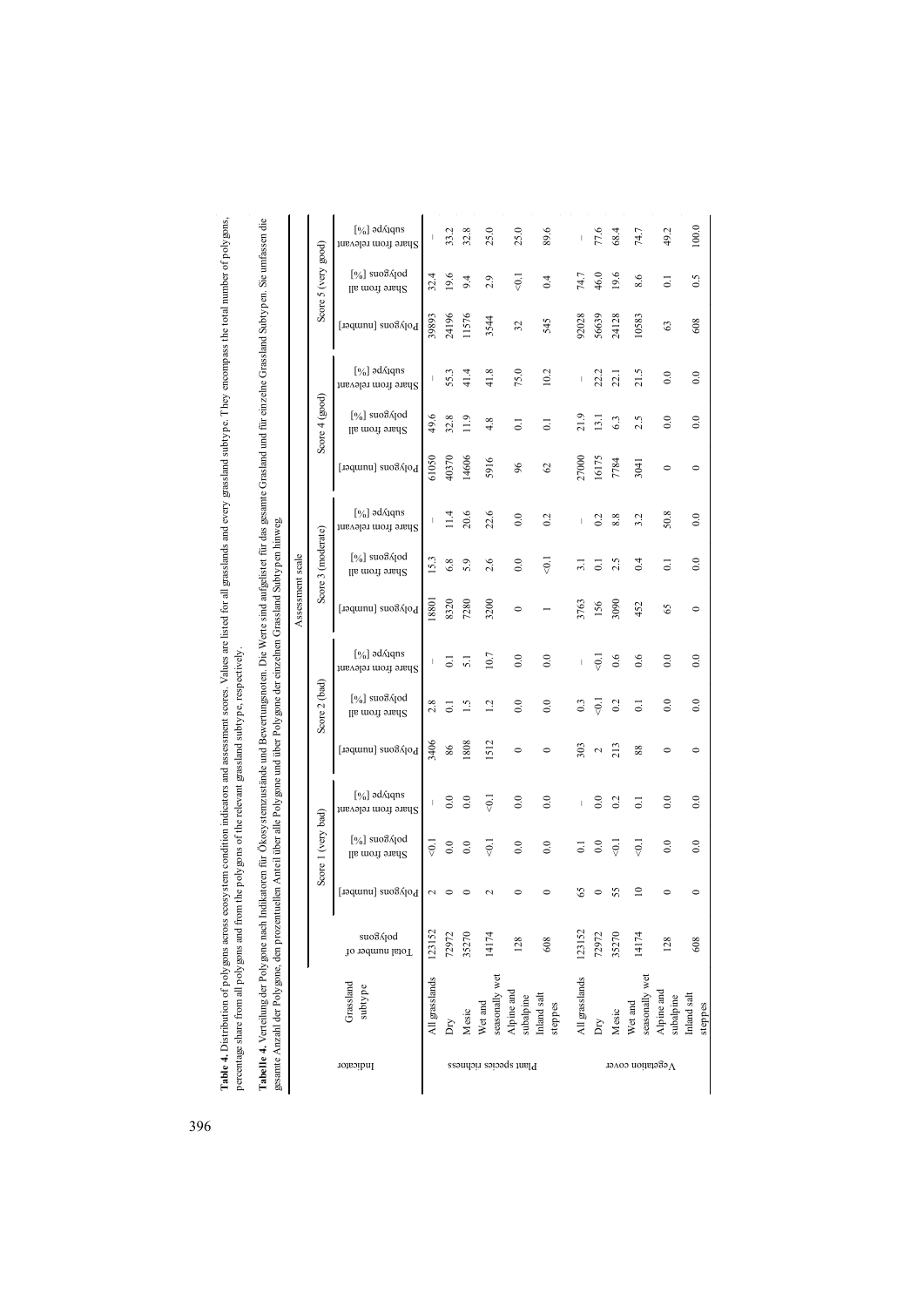|                    | торгорит                                                     |                |                       |                           | Red list plant species    |                         |                       |                |       |                     |                           | Invasive alien plant species |                       |                |                     |                         | Plant bromass             |                         |                       |
|--------------------|--------------------------------------------------------------|----------------|-----------------------|---------------------------|---------------------------|-------------------------|-----------------------|----------------|-------|---------------------|---------------------------|------------------------------|-----------------------|----------------|---------------------|-------------------------|---------------------------|-------------------------|-----------------------|
|                    | Grassland<br>subtype                                         | All grasslands | δŅ                    | Mesic                     | seasonally wet<br>Net and | Alpine and<br>subalpine | nland salt<br>steppes | All grasslands | Dηy   | Mesic               | seasonally wet<br>Net and | Alpine and<br>subalpine      | nland salt<br>steppes | All grasslands | Dηy                 | Mesic                   | seasonally wet<br>Net and | Alpine and<br>subalpine | nland salt<br>steppes |
|                    | polygons<br>Total number of                                  | 123152         | 72972                 | 35270                     | 14174                     | 128                     | 608                   | 123152         | 72972 | 35270               | 14174                     | 128                          | 608                   | 123152         | 72972               | 35270                   | 14174                     | 128                     | 608                   |
| Score 1 (very bad) | Polygons [number]                                            | 96659          | 50030                 | 32960                     | 13148                     | 22                      | 499                   | 1120           | 120   | $\circ$             |                           |                              | $\mathbf{C}$          | 226            | હ                   | 55                      | $\Xi$                     |                         |                       |
|                    | $[\%]$ suo $\frac{1}{2}$ suo $\frac{1}{2}$<br>Share from all | 78.5           | 40.6                  | 26.8                      | 10.7                      | ₹                       | 0.4                   | ္မ             |       | $\rm{S}$            | $_{0.0}$                  | $_{0.0}$                     | $_{0.0}$              | 0.2            | ತ                   | $\overline{\Theta}$     | $\overline{\Theta}$       | $_{0.0}$                | $_{0.0}$              |
|                    | [%] əd<br>Aqns<br>Share from relevant                        |                | 68.6                  | 93.5                      | 92.8                      | 17.2                    | 82.1                  |                | ≌     | $\tilde{c}$         | $_{0.0}$                  | $_{0.0}$                     | $_{0.0}$              |                | 3                   | $\approx$               | 3                         | $_{0.0}$                | $_{0.0}$              |
|                    | Polygons [number]                                            | 7206           | 4562                  | 1732                      | 825                       | 28                      | 59                    | 65510          | 65503 | $\overline{ }$      | 0                         | 0                            | 0                     | 57             |                     | $\overline{\mathbf{C}}$ |                           | 0                       |                       |
| Score 2 (bad       | $[\%]$ suo $\delta$ <i>k</i> [od<br>Share from all           | 14.0           | 1.8                   | 그                         | 0.7                       | Ş                       | ē                     | 53.2           | 53.2  | Ş                   | $_{0.0}$                  | $_{0.0}$                     | $_{0.0}$              | ತ              | $\overline{\Theta}$ | $\overline{\partial}$   | $_{0.0}$                  | $_{0.0}$                | $_{0.0}$              |
|                    | [%] əd⁄qqns<br>Share from relevant                           |                | 20.0                  | 4.9                       | 5.8                       | 21.9                    | 9.7                   |                | 89.8  | $\overline{5}$      | $_{0.0}$                  | $\rm ^{\circ}$               | $_{0.0}$              |                | ತ                   | $\overline{5}$          | $\overline{6}$            | $_{0.0}$                | $_{0.0}$              |
| Assessment scale   | Polygons [number]                                            | 8110           | 7421                  | 456                       | 165                       | 57                      |                       | $\Xi$          | 5     | $\mathbf{r}$        | $\mathbf{r}$              | $\circ$                      | $\circ$               | 27579          | 20530               | 5236                    | 1692                      | 2                       | 24                    |
| Score 3 (moderate) | $[\%]$ suo $\delta$ <i>A</i> [od<br>Share from all           | 6.6            | 3                     | $\vec{c}$                 | ತ                         | $\ddot{\vec{v}}$        | ç                     | $\overline{5}$ | ö     | $\overline{\Theta}$ | $\overline{\vec{v}}$      | $_{0.0}$                     | $_{0.0}$              | 22.4           | 16.7                | 4.3                     | 14                        | ತ                       | $\overline{6}$        |
|                    | [%] əd⁄qqns<br>Share from relevant                           |                | 10.2                  | $\frac{1}{2}$             | $\overline{c}$            | 4.5                     | 1.8                   |                | d     | $_{0.0}$            | $\overline{a}$            | $\ddot{0}$ .                 | 0.0                   |                | 28.                 | 14.9                    | 11.9                      | 52.3                    | 8.9                   |
|                    | Polygons [number]                                            | 1002           | 834                   | 106                       | $\overline{31}$           | ಸ                       | $\mathbf{r}$          | 5226           | 304   | 3736                | 1157                      | $\circ$                      | 29                    | 74603          | 42925               | 21582                   | 9630                      | 4                       | 422                   |
| Score $4$ (good)   | $[\%]$ suo $\delta$ <i>A</i> [od<br>Share from all           | 0.8            | 0.7                   | ੋ                         | Ş                         | $\overline{5}$          | $\overline{5}$        |                |       | 3.0                 | $_{0.9}$                  | $_{0.0}$                     | $\overline{5}$        | 60.6           | 34.9                | 17.5                    | 7.8                       | $\overline{6}$          | 0.3                   |
|                    | $[\%]$ əd aqns<br>Share from relevant                        |                | Ξ                     | 0.3                       | 0.2                       | 16.4                    | 1.6                   |                | 0.4   | 10.6                | 8.2                       | $_{0.0}$                     | 4.8                   |                | 58.8                | 61.2                    | 67.9                      | 34.4                    | 69.4                  |
|                    | Polygons [number]                                            | 511            | $\tilde{\mathcal{E}}$ | $\frac{6}{2}$             | S                         |                         | 29                    | 51194          | 5966  | 31514               | 13007                     | 128                          | 579                   | 20687          | 9315                | 8385                    | 2838                      | $\overline{17}$         | 132                   |
| Score 5 (very      | $[\%]$ suo $\delta$ <i>A</i> [od<br>Share from all           | 3              | $\overline{\circ}$    | $\overline{\overline{S}}$ | $\overline{5}$            | $_{0.0}$                | $\overline{5}$        | 41.6           | 4.8   | 25.6                | 10.6                      | $\overline{\circ}$           | 0.5                   | 16.8           | 7.6                 | 6.8                     | 2.3                       | $\overline{0}$ .        | 5                     |
| good)              | [%] əd<br>Aqns<br>Share from relevant                        | L              | 0.2                   | ತ                         | Ģ                         | $_{0.0}$                | 4.8                   |                | 8.2   | 89.4                | 91.8                      | 100.0                        | 95.2                  |                | 12.8                | 23.8                    | 20.0                      | 13.3                    | 21.7                  |
|                    |                                                              |                |                       |                           |                           |                         |                       |                |       |                     |                           |                              |                       |                |                     |                         |                           |                         |                       |

397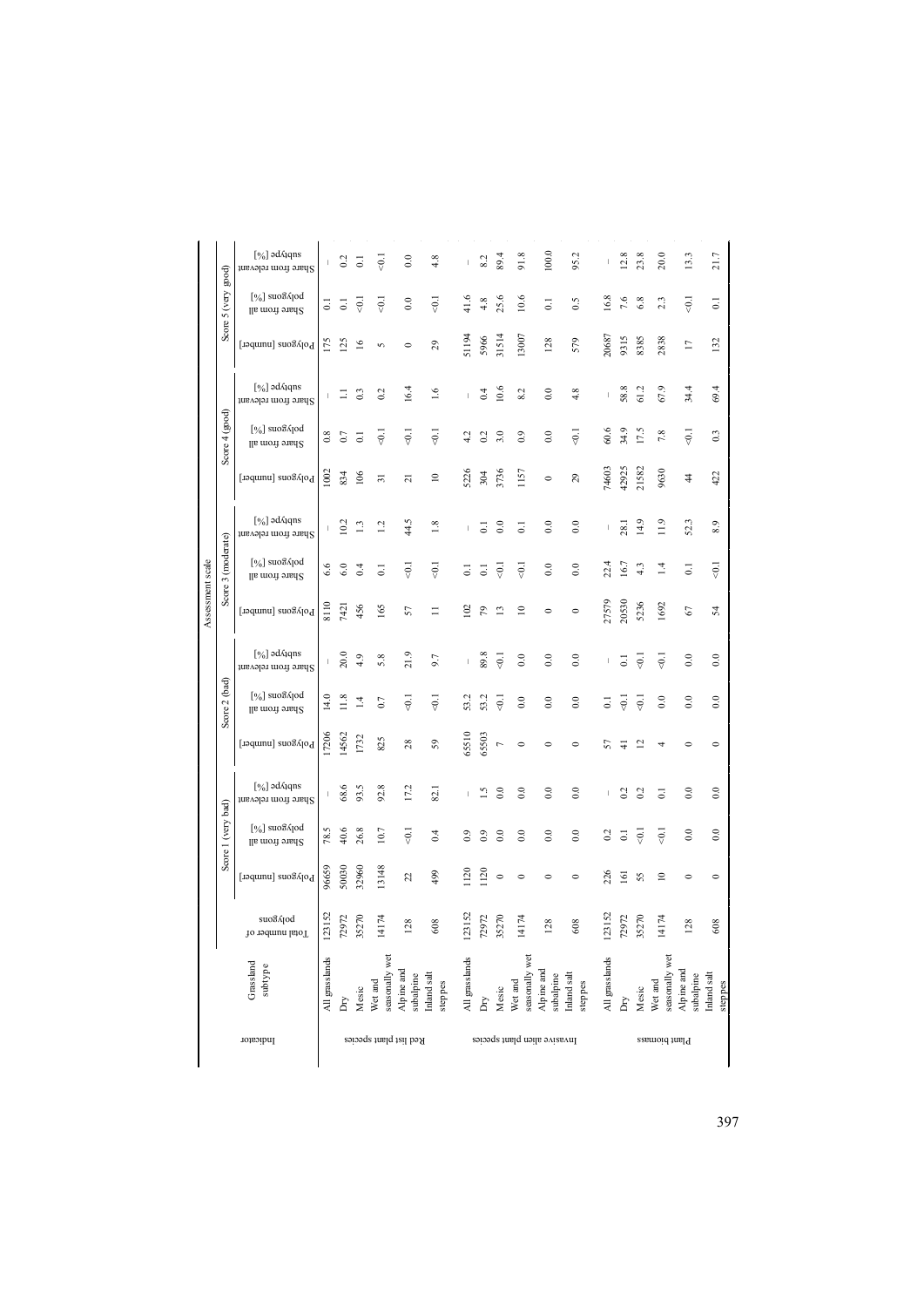from the 'all polygons' set (37.7, Table 3) for the respective grassland type. Inland salt steppes are typically considered species poor (MOLNÁR & BORHIDI 2003), a finding also confirmed by our study.

Most grassland polygons in our study exhibited a vegetation cover of > 60% (see Table 3), which is in line with previous studies in Bulgaria (e.g., TZONEV et al. 2008, VELEV et al. 2010, PEDASHENKO et al. 2013, SOPOTLIEVA & APOSTOLOVA 2014). In our study, we also used vegetation cover to calculate aboveground plant biomass. We collected our field data for this interpolation at sites representative of each grassland subtype, to reflect the current state of the vegetation in these semi-natural areas. However, this could have overestimated vegetation cover (and biomass) and underestimated the presence of disturbed patches. In the future, studies on vegetation cover should also take into account sites more heavily impacted by anthropogenic disturbances in order to determine the strength of the human influence and the relationship between vegetation cover, disturbance, and ecosystem services (VANACKER et al. 2014).

Red list plants were rare across all studied grassland subtypes. In fact, most polygons did not contain any red list species. This is not surprising, as the majority of areas with a high concentration of red list plants (see map in PEEV et al. 2015) are currently included in protected areas, which largely overlap with the Natura 2000 network (see VAN DER SLUIS et al. 2016 for a similar conclusion at the European scale). However, we found that some grassland polygons outside the Natura 2000 network still held a significant concentration of red list plants (see Fig. 1c) and thus could provide cultural services, such as plant watching. In our study, some dry grasslands reached the highest number of red plant species as compared to all other grassland subtypes. This finding is not surprising given that many dry grasslands are found on limestone and host many Balkan endemics. Subalpine and alpine grasslands represent another group markedly rich in rare plants, due to the richness of the mountain flora and especially that of relict and endemic plants.

Subalpine and alpine grasslands were also in 'very good' condition regarding the 'invasive alien plant species' indicator. These results reflect the general trend of low invasion levels at high altitudes (CHYTRÝ et al. 2009, ALEXANDER et al. 2011). Similarly to some Central European semi-natural grasslands (cf. CHYTRÝ et al. 2005), Bulgaria's dry grasslands were among the most affected by invasive alien plants. For this indicator, half of their polygons were in a 'bad' ecosystem condition. As previously noted by many authors, the open structure of these dry grasslands has the potential to facilitate species invasions (for a review see JAUNI et al. 2015). Interestingly, we found polygons with both rare and invasive alien plants, such as in southwestern Bulgaria. This finding needs to be addressed by a more detailed study but the pattern could be linked to the region's enhanced transboundary traffic with neighboring Greece. The international highways were mentioned as one of the main ways for the introduction of invasive alien plants in Bulgaria (PETROVA et al. 2012).

Knowledge of biomass production across different grassland subtypes is crucial for landuse planning and management. Unfortunately, only few studies have explored biomass production across different vegetation types in Bulgaria (e.g., KOCHEV & TZEROVSKA 1994, APOSTOLOVA & MESHINEV 2001). In line with our results for vegetation cover, we obtained very high results for the 'biomass' indicator across grassland subtypes and polygons (calculated yields between 2.5 and 3.5 t/ha for 60% of the grassland polygons). The hay yield in Bulgaria differs between years and regions, but the average hay yield for the period 2010- 2014 was 2.876 t/ha (calculations based on data from the latest Agrostatistical Reference Book, GERGINOVA et al. 2016). This value is lower than the mean value obtained for the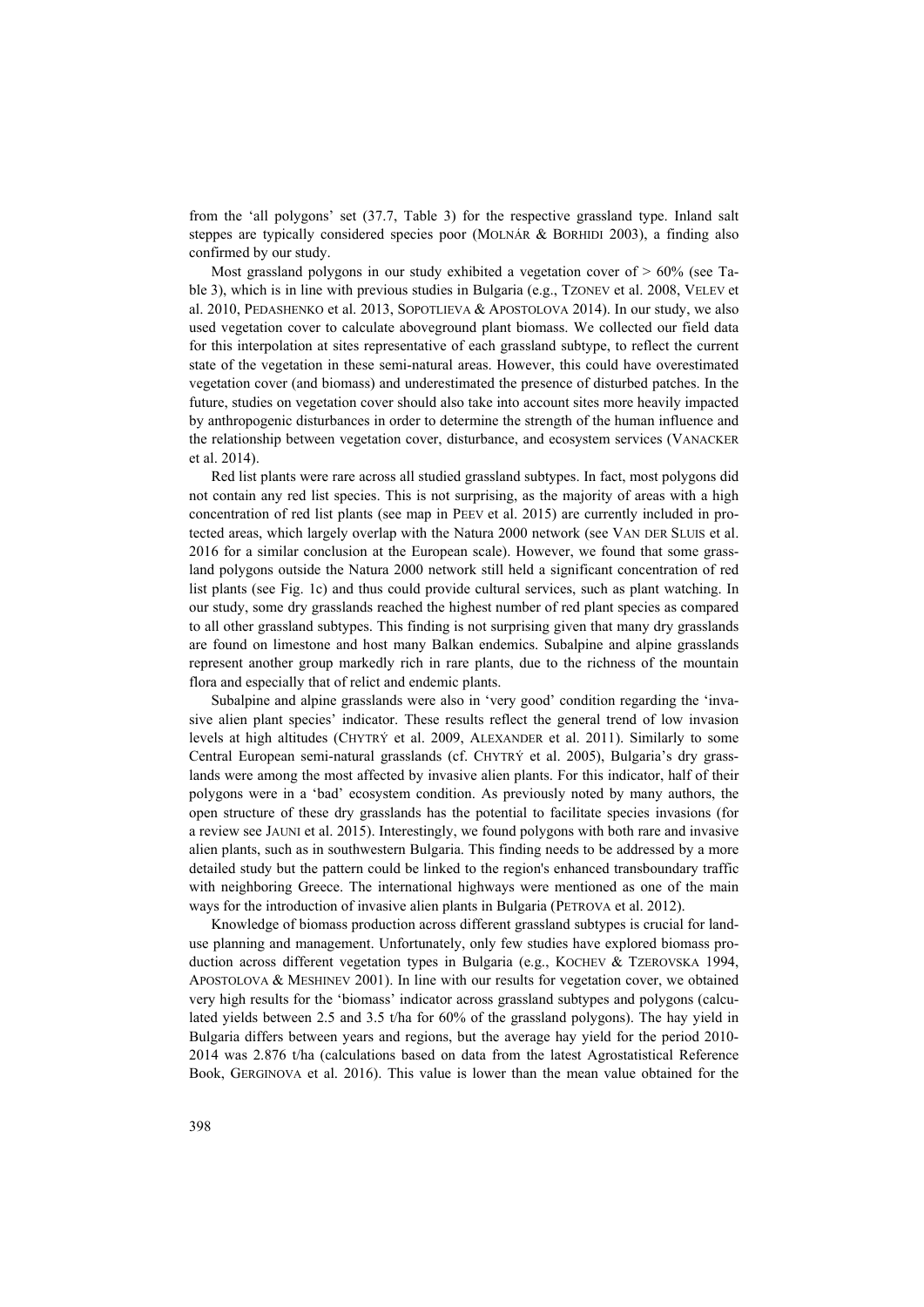'field data' set, but very close to the mean value obtained for the 'all polygons' set - 3.387 t/ha and 2.865 t/ha, respectively (Table 3). In combination with forage quality, these results can be used in calculating animal food availability - one of the most important ecosystem service provided by grasslands.

The calculated indicator values for mean, lower and upper quartiles for the 'all polygons' set (Table 3) correspond well to the known grassland vegetation characteristics in Bulgaria and support the objectivity of the proposed scoring system (Table 2). The values for lower and upper quartiles correlate with the thresholds for 'good' ecosystem condition, especially for the 'plant species richness', 'vegetation cover' and 'plant biomass' indicators. The relatively high standard deviation (SD) and coefficient of variation (CV) of these indicators show differences between the polygons. This could be explained by the vegetation diversity (different syntaxa included) in each grassland subtype.

## **5. Conclusion and outlook**

The results presented in this work are the first step towards the assessment of grassland ecosystem conditions in Bulgaria. Land-use planners can use our map and scoring results to maintain and improve ecosystem services provided by grasslands falling outside the Nature 2000 network. As long as each polygon has a separate assessment score for each indicator, regional planners can select polygons that are best for, among other things, forage supply, ecotourism, or combined ecosystem services. Given that we linked our study MAES, it will be possible to compare ecosystem condition in Bulgarian grasslands to those found in other parts of the European Union.

Our ecosystem assessment relied on up to date, accurate, and spatially associated vegetation data. Vegetation databases were a valuable resource for our project given their detailed information on the presence and abundance of plants, vegetation structure and environmental characteristics. Unfortunately not all polygons intersected with a vegetation plot, which forced us to use alternative data sources. By using this approach, we included data on the distribution of red list plants and invasive plants alongside with phytocoenological sampling data even though the former information was available at a rather large scale ( $10 \times 10$  km grid square). This could have overestimated the presence of red listed and invasive aline species. Given the rich information that vegetation database archive, it is important to foster vegetation studies across Bulgaria. In addition, future studies should explore unpublished sources for 'hidden' information on plant species records. This requires additional efforts to digitize herbarium collections and to build a contemporary information system with precise georeferenced data in Bulgaria.

For our assessment, we calculated only the number of invasive alien plants. Future studies, however, could benefit from the calculation of species abundance or coverage. After all, the dense cover of a single species can potentially be more threatening than the presence of a few individuals of several plant species.

In the future, special attention should be directed to the 'plant biomass' indicator given its high significance to grassland ecosystem services. Given the framework of our study, we were able to sample relatively few data points across the country and had to interpolate values based on vegetation cover. Future studies could improve the assessment of ecosystem condition in Bulgarian grasslands by sampling more on the ground data points and taking fodder quality into consideration.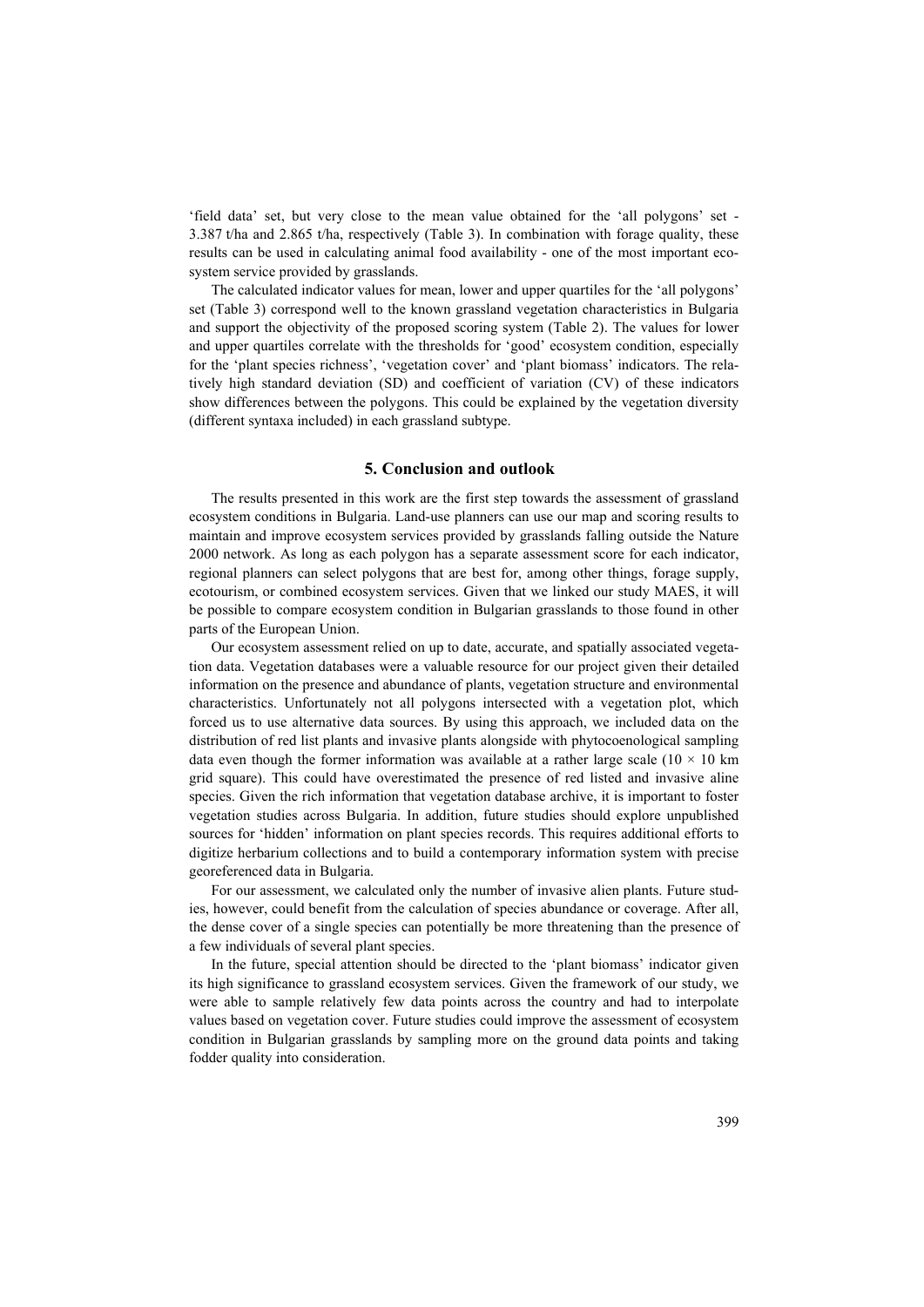Our results suggest that it is difficult to characterize Bulgaria's grasslands based on a single set of scores given that they encompass different subtypes and differ in their condition, depending on what indicator is considered. We believe that the application of a more specific scoring system has the potential to produce a more precise assessment. Therefore, the newly developed scoring system was refined for all individual subtypes.

In the near future, we intend to apply this methodology to assess the grassland ecosystem condition of areas within the Natura 2000 network and account for grassland ecosystem services at the national level.

#### **Erweiterte deutsche Zusammenfassung**

**Einleitung –** Die fünfte Fassung der EU-Biodiversitätsstrategie empfiehlt den teilnehmenden Mitgliedsstaaten die Erfassung und Bewertung des Zustands und der Leistungen von Ökosystemen. Bulgarien hat daher auf Grundlage der Empfehlungen der *Working Group on Mapping and Assessment of Ecosystems and their Services* (MAES) einen nationalen methodischen Rahmen zur Bewertung von Graslandökosystemen erarbeitet (APOSTOLOVA et al. 2017). Ziel der vorliegenden Studie war die Bewertung des Zustands des halbnatürlichen Graslands außerhalb von Natura 2000-Gebieten in Bulgarien auf Grundlage von Vegetationsdaten. Die dabei verwendete große Menge vorhandener Vegetationsaufnahmen besitzt also nicht nur ein Potential zur Vegetationsklassifikation sondern auch für praktische Anwendungen, wie die hier durchgeführte Bewertung zeigt (vgl. CHYTRÝ et al. 2016). Dazu wurden Graslandpolygone in der Landschaft identifiziert und hinsichtlich ihres Zustands mittels Indikatoren bewertet. Anschließend wurden die Ergebnisse in Karten visualisiert.

**Material und Methoden –** In Anlehnung an die EUNIS-Level 2-Klassifikation wurden fünf Graslandtypen unterschieden: Trockenrasen, mesophiles Grünland, Nasswiesen und saisonale Nasswiesen, alpines und subalpines Grasland sowie Binnensalzsteppe. Diese Graslandtypen wurden auf Grundlage von fünf Indikatoren bewertet: Pflanzenartenreichtum, Vegetationsdeckung, Pflanzenarten der Roten Liste, invasive (gebietsfremde) Arten und Phytomasse (s. Tab. 1). Dazu wurde das Grasland nach Typen in (einheitliche) Polygone von mindestens 0,25 ha Größe zerlegt. Zur Bemessung der ersten vier Indikatoren diente ein Datensatz von 6032 Vegetationsaufnahmen, während die Phytomasse auf Grundlage von 191 Messungen bemessen wurde. Diese Daten wurden mit Angaben zum Vorkommen von Rote Liste-Arten (PEEV et al. 2015) und gebietsfremden (invasiven) Pflanzenarten (PETROVA et al. 2013) in einem 10 × 10 km UTM-Raster ergänzt. Datenlücken wurden durch räumliche und statistische Modellierung gefüllt. Für jeden Indikator wurden die Werte in ein einfach zu handhabendes fünfstufiges System überführt, welches auf Experteneinschätzung beruhte (Tab. 2).

**Ergebnisse –** Insgesamt wurden 123.152 Graslandpolygone mit einer Gesamtfläche von 634.518,23 ha erfasst. In etwa der Hälfte der Polygone war das Grasland hinsichtlich des Pflanzenartenreichtums in einem guten Zustand und in etwa einem Drittel der Polygone in einem sehr guten Zustand (Tab. 4). Es gab sehr wenige Polygone, in denen das Grasland in einem sehr schlechten Zustand war; dies galt für alle fünf Graslandtypen. Die Polygone mit den höchsten Werten für Artenreichtum befanden sich in Bergregionen, häufig in der Nähe von Natura 2000-Gebieten. Dieses Ergebnis zeigt, dass um viele bestehende Natura 2000-Gebiete offenbar ein Puffer aus artenreichem Grasland existiert (VAN DER SLUIS et al. 2016). Polygone mit hinsichtlich des Artenreichtums weniger gutem Ökosystemzustand befanden sich dagegen im Tiefland, d. h. in Gebieten mit intensiver Landwirtschaft sowie in der Nähe zu menschlichen Siedlungen (Abb. 1a). Bezüglich der Vegetationsdeckung waren alle Polygone in einem guten oder sehr guten Zustand, d. h. die Grasnarbe war relativ dicht ausgebildet (Tab 4). Landesweit schwankten die Werte dieses Indikators kaum. Eine Ausnahme bildeten die südlichsten Landesteile, in denen vermehrt offene Trockenrasen existieren (Abb. 1b). Arten der Roten Liste waren nach unserer Auswertung insgesamt relativ selten; 78,5 % der Polygone wiesen gar keine Arten der Roten Liste auf. Polygone mit relativ vielen Arten der Roten Liste befanden sich v. a. im Nordosten und Westen sowie im Südwesten des Landes (Abb. 1c). In diesen Gebieten kommen vermehrt seltene Steppen- und medi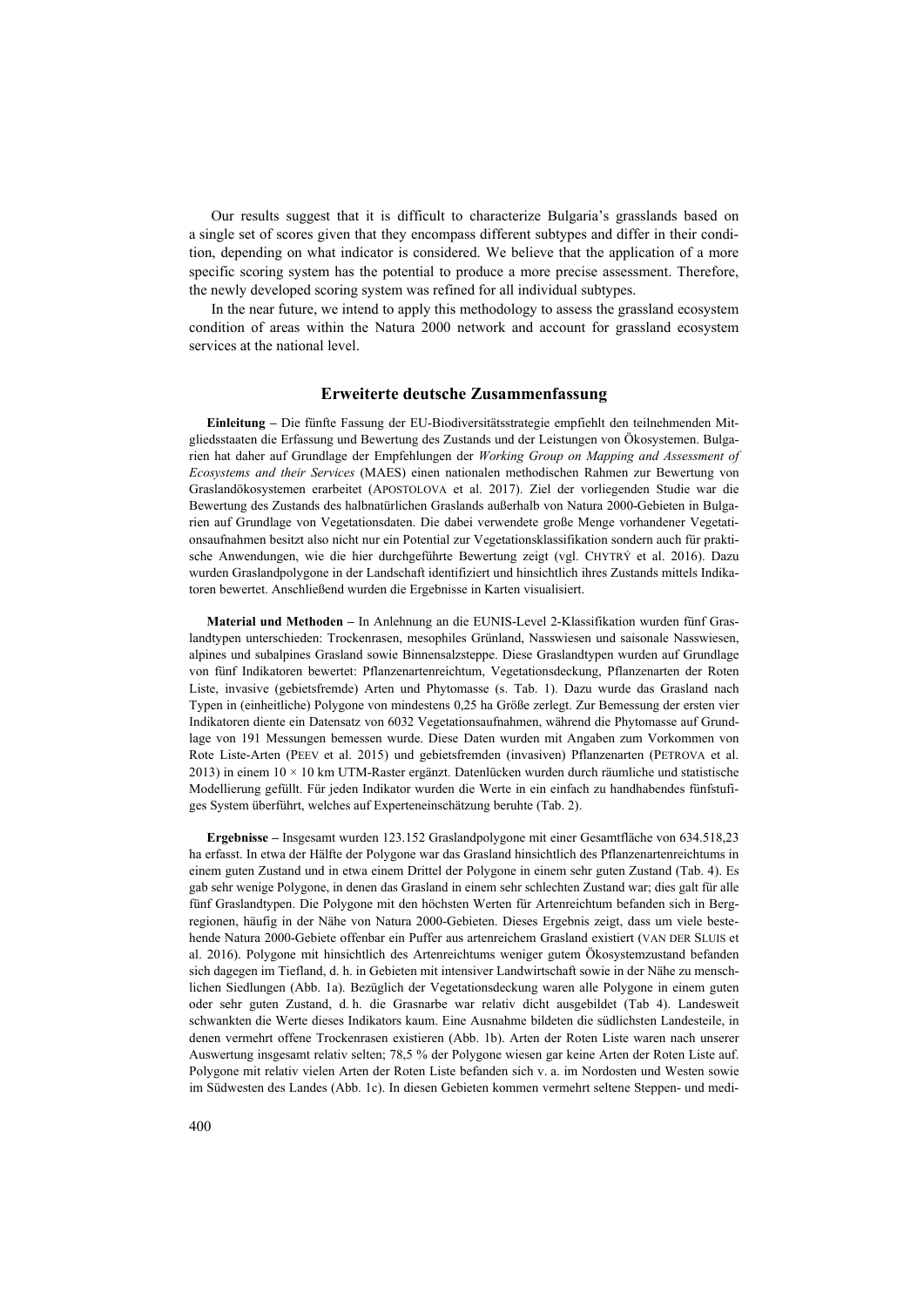terrane Florenelemente vor, was den höheren Anteil gefährdeter Arten erklärt. Fast die Hälfte der Graslandpolygone wiesen drei oder mehr gebietsfremde Pflanzenarten auf und waren diesbezüglich in einem schlechten Zustand. Dabei schnitten die Polygone mit Trockenrasen am schlechtesten ab (Abb. 1d). Polygone mit subalpinem und alpinem Grasland waren dagegen hinsichtlich des Vorkommens gebietsfremder Pflanzenarten in einem insgesamt sehr guten Zustand. Die Datenverfügbarkeit für Phytomasse schwankte zwischen den einzelnen Graslandtypen und Polygonen stark. 60 % der Polygone zeigten einen berechneten Wert von 2,5–3,5 t Phytomasse pro Hektar. Das produktivste Grasland befand sich in den Ausläufern des nördlichen Balkangebirges (Abb. 1e).

**Diskussion –** Die Ergebnisse unserer Studie stellen einen ersten Schritt in Richtung einer Gesamtbewertung des Ökosystemzustands des bulgarischen Graslands dar. Sie zeigen, dass sich das bulgarische Grasland außerhalb von Natura 2000-Gebieten in einem relativ guten Zustand befindet und potentiell eine Reihe verschiedener Ökosystemleistungen erbringen kann. Unsere Ergebnisse ermöglichen es Landschaftsplanern und Naturschützern, die Ökosystemleistungen des Graslands einer Region zu erkennen, zu nutzen und zu verbessern. Da jedes Polygon für jeden Indikator eine eigene Note aufweist, können Planer diejenigen Gebiete auswählen, die eine bestimmte Ökosystemleistung am besten erfüllen, z. B. Gebiete mit hoher Futterproduktion für Nutztiere (über die Phytomasse) oder Gebiete mit hoher Attraktivität für den Ökotourismus (über den Artenreichtum). Da unsere Studie an das MAES-Evaluierungssystem geknüpft war, wird es in Zukunft möglich sein, das bulgarische Grasland hinsichtlich seines Ökosystemzustands mit dem Grasland anderer Regionen der Europäischen Union zu vergleichen. Unsere Ökosystembewertung war auf zeitnah erhobene Vegetationsdaten mit geographischen Koordinaten angewiesen. Vegetationsdatenbanken waren in dieser Hinsicht eine wichtige Datenquelle für unser Projekt. Sie lieferten detaillierte Informationen über die Anwesenheit und die Abundanz von Pflanzenarten, sowie über die Vegetationsstruktur und Umweltparameter. Bedauerlicherweise waren nicht für alle Polygone Vegetationsdaten verfügbar. Daher mussten wir auch alternative Datenquellen nutzen; für einige Polygone mussten wir z. B. auf Verbreitungsdaten von Rote Liste-Arten und gebietsfremden Arten zurückgreifen. Zukünftige Studien dieser Art könnten die Güte der Ökosystembewertung noch weiter verbessern, indem sie noch mehr Felddaten nutzen, die zukünftig zu erheben sind.

#### **Acknowledgements**

This work is a part of the project "Assessment and mapping of GRASSLAND ecosystems condition and their services in Bulgaria" (D-33-90/03.09.2015) funded by the program BG03 Biodiversity and ecosystem services, Financial mechanism of the European Economic Area (EEA) 2009-2014. (http://grasslands-ecoservices-bg.eu/index.php/en/). We thank Vladimir Vladimirov for the selection of grassland invasive alien plant species and Dr. Boris Assyov for his help on the rare plants list precision. We are grateful to two anonymous referees, the editor (Dr. Viktoria Wagner) for their constructive comments on an earlier version of this manuscript and to Dr. Kaloyan Ivanov (Virginia Museum of Natural History, USA) who did the linguistic editing.

#### **Supplements**

## **Additional supporting information may be found in the online version of this article. Zusätzliche unterstützende Information ist in der Online-Version dieses Artikels zu finden.**

**Supplement E1.** Red list plants of Bulgaria with a preference for grassland habitats (selected from PETROVA & VLADIMIROV [2009]).

**Anhang E1.** Rote Liste Arten in Bulgarien, die eine Präferenz für Grasland-Habitate aufweisen (ausgewählt aus PETROVA & VLADIMIROV [2009]).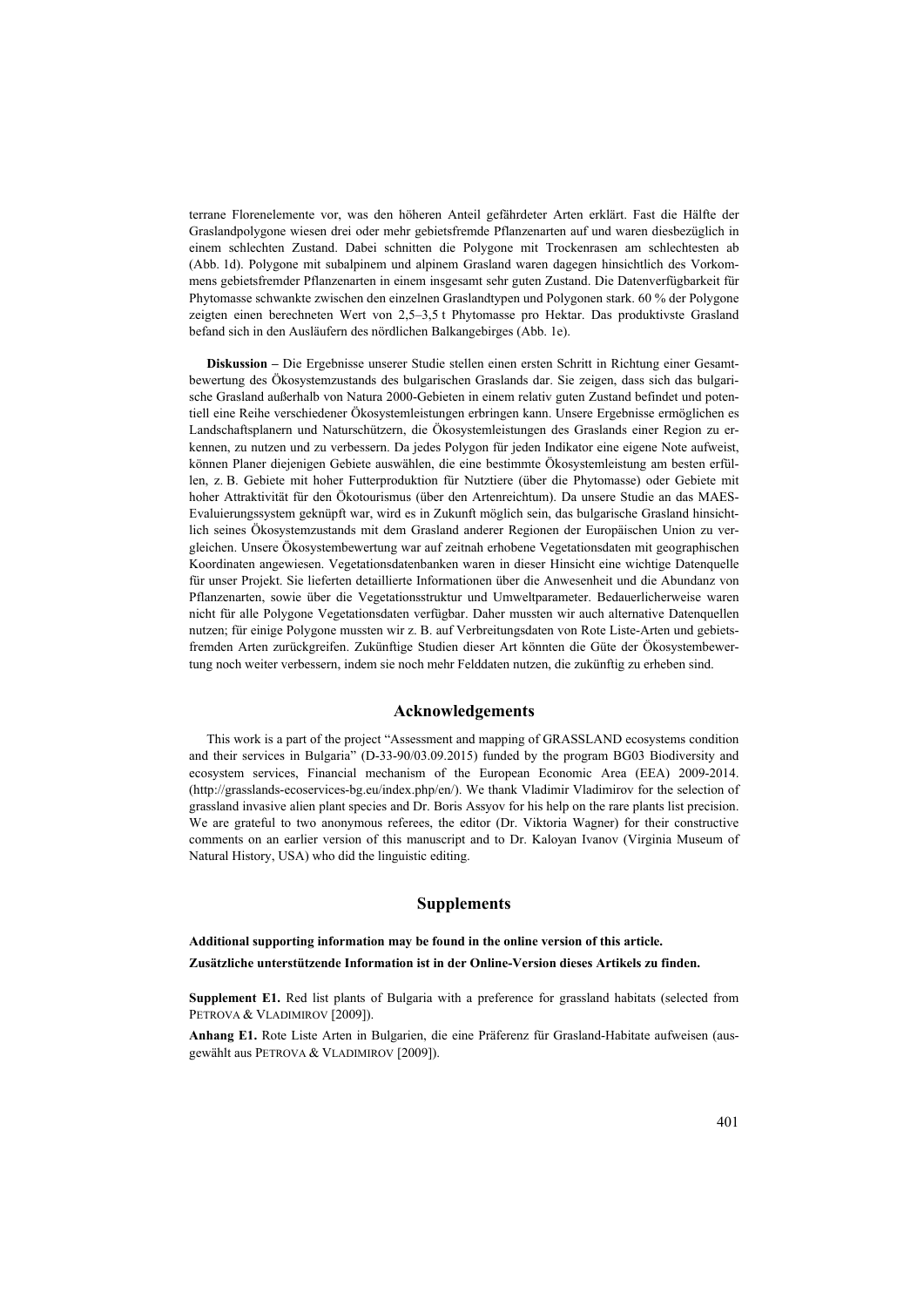**Supplement E2.** Invasive alien plant species in Bulgaria with a preference for grassland habitats (selected from PETROVA et al. [2013]).

**Anhang E2.** Invasive gebietsfremde Arten in Bulgarien, die eine Präferenz für Grasland-Habitate aufweisen (ausgewählt aus PETROVA et al. [2013]).

#### **References**

- ALEXANDER, J.M., KUEFFER, C., DAEHLER, C.C., EDWARDS, P.J., PAUCHARD, A., SEIPEL, T. & MIREN CONSORTIUM (2011): Assembly of nonnative floras along elevational gradients explained by directional filtering. – PNAS 108: 656–661.
- APOSTOLOVA, I. & MESHINEV, T. (2001): Economic productivity of major high-mountain pasture types on the territory of the Central Balkan National Park. – Phytol. Balcan*.* 7: 65–73.
- APOSTOLOVA, I., SOPOTLIEVA, D., PEDASHENKO, H., VELEV, N. & VASILEV, K. (2012): Bulgarian Vegetation Database: historic background, current status and future prospects. – Biodiv. Ecol. 4: 141–148.
- APOSTOLOVA, I., SOPOTLIEVA, D., VELEV, N., VASSILEV, V., BRATANOVA-DONCHEVA, S. & GOCHE-VA, K. (2017): Methodology for assessment and mapping of grassland ecosystems condition and their services in Bulgaria. – Clorind, Sofia: 55pp. – URL: http://www.iber.bas.bg/sites/default/ files/2018/MAES\_2018/B3%20GRASSLAND\_ENG%20PRINT.pdf.
- AXMANOVÁ, I., TICHÝ, L., FAJMONOVÁ, Z. et al. (2012): Estimation of herbaceous biomass from species composition and cover. – Appl. Veg. Sci. 15: 580–589.
- BONDEV, I. (2002): Geobotanichesko rayonirane (Geobotanical regions). In: KOPRALEV, I. (Ed.): Geografiya na Bulgariya. Fizicheska i socialno-ikonomicheska geografia (Geography of Bulgaria. Physical and Socio-Economic geography) [in Bulgarian]: 336–352. Publ. House ForCom, Sofia.
- BURKHARD, B., KROLL, F., MÜLLER, F. & WINDHORST, W. (2009): Landscapes' capacities to provide ecosystem services – a concept for land-cover based assessments. – Landsc. Online 15: 1–22.
- CHYTRÝ, M., HENNEKENS, S.M., JIMÉNEZ-ALFARO, B. et al. (2016): European Vegetation Archive (EVA): an integrated database of European vegetation plots. – Appl. Veg. Sci. 19: 173–180.
- CHYTRÝ, M., PYŠEK, P., TICHÝ, L., KNOLLOVÁ, I. & DANIHELKA, J. (2005): Invasions by alien plants in the Czech Republic: a quantitative assessment across habitats. – Preslia 77: 339–354.
- CHYTRÝ, M., PYŠEK, P., WILD, J., PINO, J., MASKELL, L.C. & VILÀ, M. (2009): European map of alien plant invasions based on the quantitative assessment across habitats. – Divers. Distrib. 15: 98–107.
- COSTANZA, R. (1992): Toward an operational definition of ecosystem health. In: COSTANZA, R., NORTON, B.G. & HASKELL, B.D. (Eds): Ecosystem health: New goals for environmental management. – Island Press, Washington: 239–256.
- DAILY, G.C. (Ed.) (1997): Nature's services. Societal dependence on natural ecosystems. Island Press, Washington, DC: 392 pp.
- DELL INC. (2016): Dell Statistica (data analysis software system), ver. 13. URL: software.dell.com.
- DENGLER, J., BIURRUN, I., APOSTOLOVA, I. et al. (2016): Scale-dependent plant diversity in Palaearctic grasslands: a comparative overview. – Bull. EDGG 31: 12–26.
- DÍAZ, S., FARGIONE, J., CHAPIN III, F.S. & TILMAN, D. (2006): Biodiversity loss threatens human wellbeing. – PLoS Biol. 4: 1300–1305.
- ERHARD, M., TELLER, A., MAES, J. et al. (2016): Mapping and assessment of ecosystems and their services  $-3<sup>rd</sup>$  Report. Mapping and assessing the condition of Europe's ecosystems: Progress and challenges. – European Environment Agency: 179 pp.
- ESRI (2011): ArcGIS Desktop: Release 10. Environmental Systems Research Institute, Redlands.
- GERGINOVA, A., ARSHINKOVA, A., GALABOVA, V. et al. (2016): Agrostatistical Reference Book. Ministry of Agriculture and Food, Sofia: 234pp. – URL: http://www.mzh.government.bg/ MZH/Libraries/%D0%A1%D0%BF%D0%B8%D1%81%D1%8A%D0%BA\_%D0%BD%D0%B0\_ %D0%BE%D0%B4%D0%BE%D0%B1%D1%80\_%D1%80%D0%B0%D0%B7%D0%B2%D1%8 A%D0%B4%D0%BD%D0%B8\_%D0%BE%D1%80%D0%B3/AgrostatisticalReferenceBookMAF -2000-2015.sflb.ashx [accessed 2018-02-22].
- JAUNI, M., GRIPENBERG, S. & RAMULA, S. (2015): Non-native plant species benefit from disturbance: a meta‐analysis. – Oikos 124: 122–129.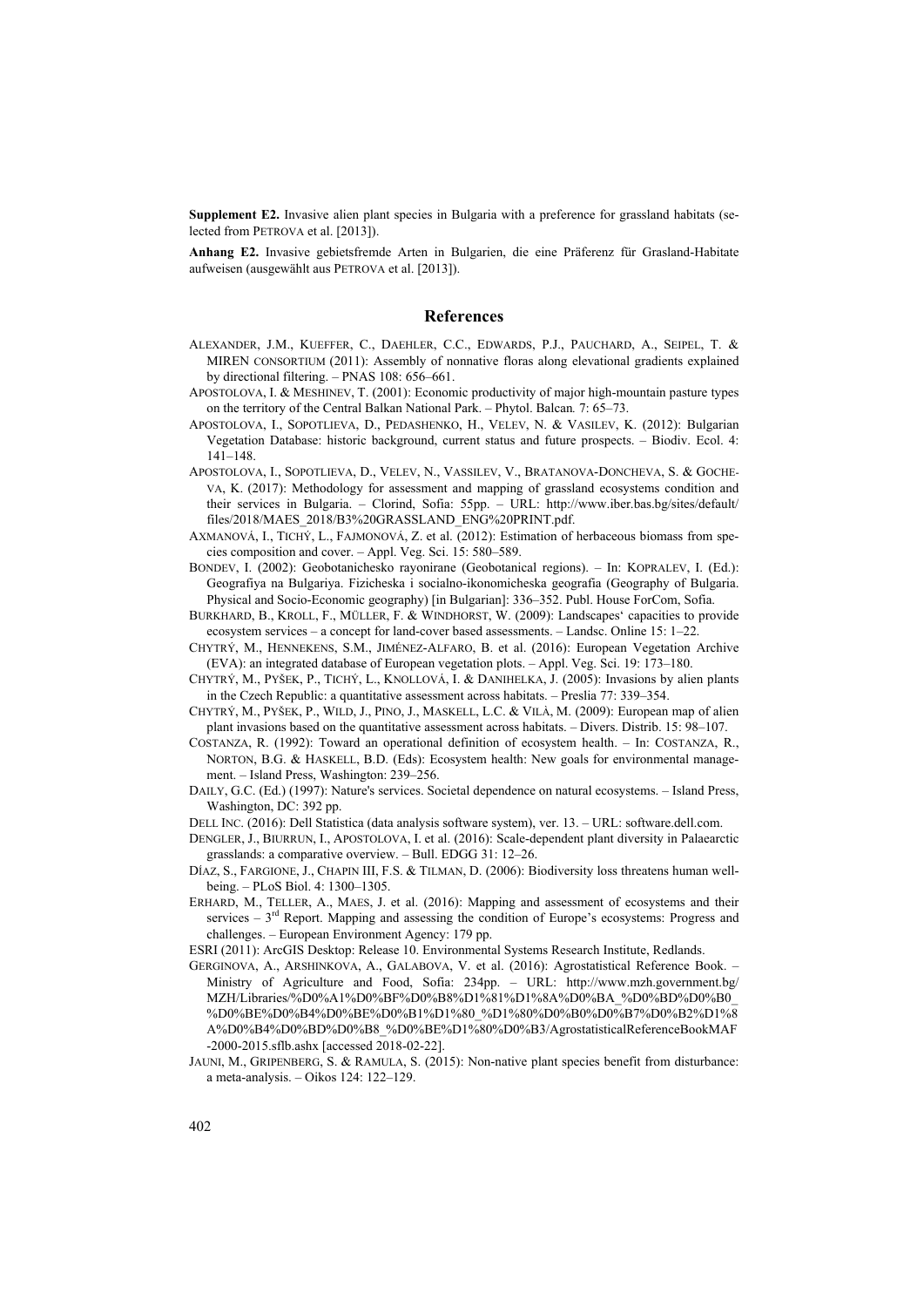- JIANG, Y., ZHANG, Y., WU, Y., HU, R., ZHU, J., TAO, J., & ZHANG, T. (2017): Relationships between aboveground biomass and plant cover at two spatial scales and their determinants in northern Tibetan grasslands. – Ecol. Evol. 7: 7954–7964.
- KOCHEV, H & TZEROVSKA, L. (1994): Parvichna biologichna produkciya na dve asociacii ot Vitosha planina (Primary biological production of two associations on Vitosha Mountain) [in Bulgarian]. – Ecologija 26: 26–36.
- MA (Millennium Ecosystem Assessment) (2005): Ecosystems and human well-being: Synthesis. Island Press, Washington D.C.: 138 pp.
- MACE, G., NORRIS, K. & FITTER, A. (2012): Biodiversity and ecosystem services: a multilayered relationship. – Trends Ecol. Evol. 27: 19–26.
- MAES, J., EGOH, B., WILLEMEN, L. et al. (2012): Mapping ecosystem services for policy support and decision making in the European Union. – Ecosyst. Serv. 1: 31–39.
- MAES, J., TELLER, A., ERHARD, M. et al. (2013): Mapping and assessment of ecosystems and their services. An analytical framework for ecosystem assessments under Action 5 of the EU biodiversity strategy to 2020. – Publications office of the European Union, Luxembourg: 57 pp.
- MAES, J., TELLER, A., ERHARD, M. et al. (2014): Mapping and Assessment of Ecosystems and their Services. Indicators for ecosystem assessments under Action 5 of the EU Biodiversity Strategy to 2020. – Publications office of the European Union, Luxembourg: 80 pp.
- MESHINEV, T., APOSTOLOVA, I., GEORGIEV, V., DIMITROV, V., PETROVA, A. & VEEN, P. (2005): Grasslands of Bulgaria. Final report on the National Grasslands Inventory Project – Bulgaria, 2001–2004. – Dragon 2003 Ltd. Publishers, Sofia: 104 pp.
- MOLNÁR, Z. & BORHIDI, A. (2003): Hungarian alkali vegetation: Origins, landscape history, syntaxonomy, conservation. – Phytocoenologia 33: 377–408.
- PALPURINA, S., CHYTRÝ, M., TZONEV, R., DANIHELKA, J., AXMANOVÁ, I., MERUNKOVÁ, K., DUCHOŇ, M. & KARAKIEV, T. (2015): Patterns of fine-scale plant species richness in dry grasslands across the eastern Balkan Peninsula. – Acta Oecol. 63: 36–46.
- PEDASHENKO, H., APOSTOLOVA, I., BOCH, S. et al. (2013): Dry grasslands of NW Bulgarian mountains: first insights into diversity, ecology and syntaxonomy. – Tuexenia 33: 309–346.
- PEEV, D., PETROVA, A., ANCHEV, M., TEMNISKOVA, D., DENCHEV, C. M., GANEVA, A., GUSSEV, C. & VLADIMIROV, V. (Eds.) (2015): Red data book of the Republic of Bulgaria. Vol. 1. Plants and fungi. – Bulgarian Academy of Sciences & Ministry of Environment and Water, Sofia: 881 pp.
- PETROVA, A. & VLADIMIROV V. (Eds.) (2009): Red List of Bulgarian vascular plants. Phytol. Balcan. 15: 63–94.
- PETROVA, A., VLADIMIROV, V. & GEORGIEV, V. (2012): Razprostranenie na chuzhdi i invazivni vidove rasteniya, saobshteni za Bulgariya prez poslednite 20 godini (1991–2011) (Distribution of alien and invasive plant species, reported for Bulgaria during the past 20 years (1991–2011)) [in Bulgarian]. – In: PETROVA A. (Ed.): Proceedings of the VII. National Conference of Botany, 29-30.09.2011, Sofia: 339–348. Bulgarian Botanical Society, Sofia.
- PETROVA, A., VLADIMIROV, V. & GEORGIEV, V. (2013): Invasive alien species in Bulgaria. Institute of Biodiversity and Ecosystem Research, Bulgarian Academy of Sciences, Sofia: 320 pp.
- RAPPORT, D.J., COSTANZA, R. & MCMICHAEL, A.J. (1998): Assessing ecosystem health. Trends Ecol. Evol. 13: 397–402.
- ROLEČEK, J., ČORNEJ, I.I. & TOKARJUK, A.I. (2014): Understanding the extreme species richness of semi-dry grasslands in east-central Europe: A comparative approach. – Preslia 86: 13–34.
- SCHRÖTER, M., ALBERT, C., MARQUES, A., TOBON, W., LAVOREL, S., MAES, J., BROWN, C., KLOTZ, S. & BONN, A. (2016): National ecosystem assessments in Europe: A review. – BioScience 66: 813–828.
- SOPOTLIEVA, D. & APOSTOLOVA, I. (2014): Dry grassland vegetation in the transition zone between two biogeographic regions. – Hacquetia 13: 79–120.
- TEEB (The Economics of Ecosystems and Biodiversity) (2010): Mainstreaming the economics of nature: A synthesis of the approach, conclusions and recommendations of TEEB. – Progress Press, Malta: 36 pp.
- TURTUREANU, P.D., PALPURINA, S., BECKER, T., DOLNIK, C., RUPRECHT, E., SUTCLIFFE, L.M., SZABÓ, A. & DENGLER, J. (2014): Scale-and taxon-dependent biodiversity patterns of dry grassland vegetation in Transylvania. – Agr. Ecosyst. Environ. 182: 15–24.